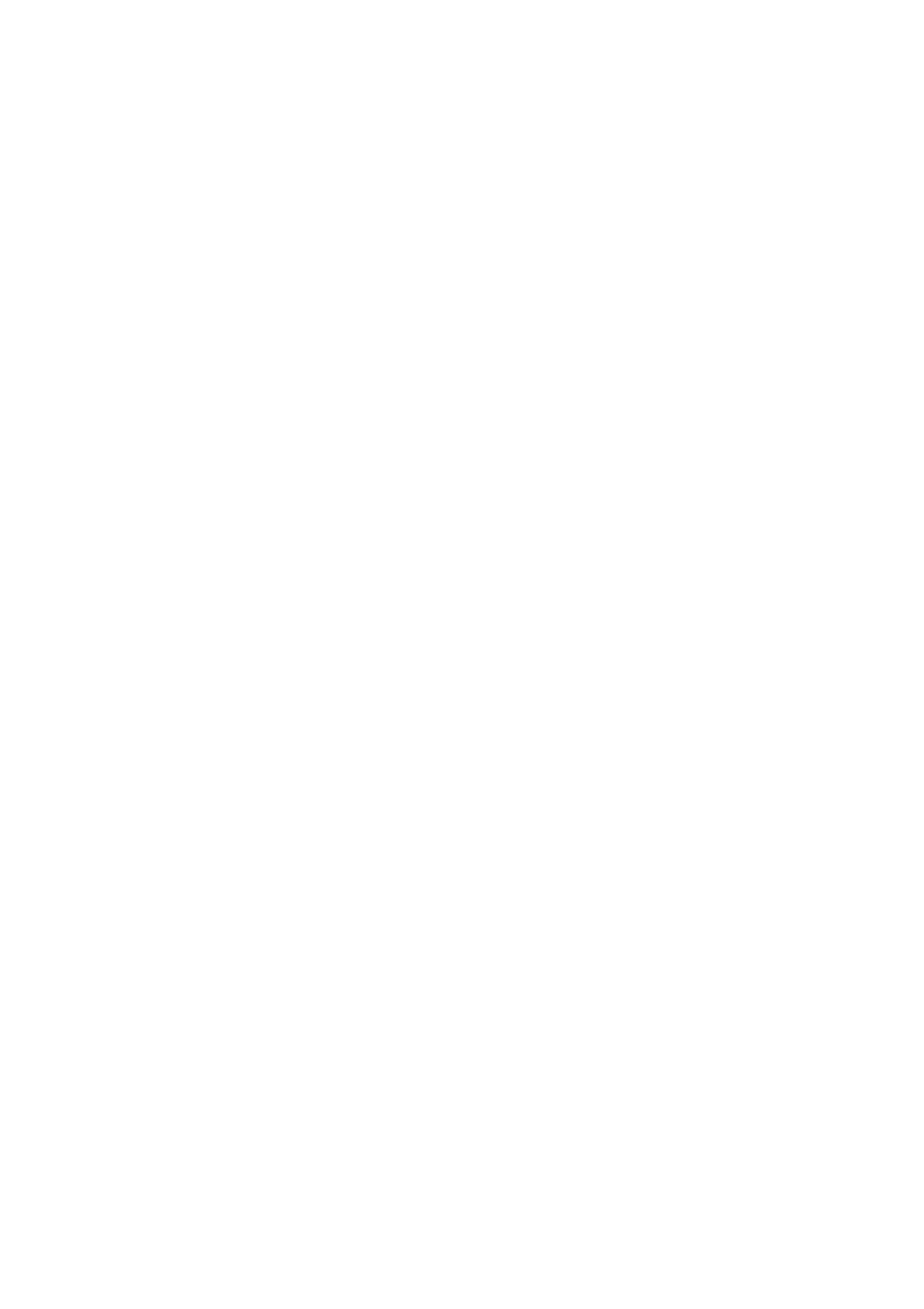# *Volunteer health workers in Iran as social activists: Can "governmental non-governmental organizations" (GO-NGO) be agents of democratization? \**

*Homa Hoodfar*

#### *The origins of Volunteer women*

The early years of the Islamic Republic of Iran were largely consumed by establishing and stabilising the new regime. The founders of the regime chose to do this not by boosting pluralism and the development of a civil society, which had been a major demand of the 1979 anti-Shah revolution.<sup>1</sup> Rather it was done through eliminating opposition groups and consolidating and refining the regime's ideological position on economic and social matters.<sup>2</sup> While the Pahlavi regime had sought to de-politicize the nation, the Islamic regime felt it needed to mobilize the public in support of its ideological and socio-political visions. This is not unlike the situation under Naser's regime in Egypt or indeed most populist regimes. Such

<sup>\*</sup> A first draft of this paper was presented at a panel organized by the Population Council, at the annual Anthropological Association Meeting, (Philadelphia, Dec. 1-6). The data presented in this paper are part of the Women and Law program which was carried out under the auspices of the Women Living Under Muslim Laws Networks and was funded by the Mellon Foundation. I would like to thank Dr. Parvin Maroofi and Dr. Saamieh Asskary for their support and advice on the research project. My thanks also to Ms. B. Roshdieh for her participation and management of the research project and to Nelofer Pazira and Anthony Hilton for their comments and editing efforts.

<sup>1.</sup> Iran, given its history of authoritarian state, lacked a vibrant formal civil society. During the years of the Pahalvi regime (1924-1979) only when the regime started facing crisis did a variety of associations surface and citizens openly discuss social and political issues. It was, as many believe, the lack of democracy and public participation that led to a rejection of the regime by all classes and to the mass Iranian revolution (Halliday 1979)

<sup>2.</sup> This process was especially difficult as the political leadership was composed primarily of independent religious leaders with little political experience let alone skill in running a populous country that was fully integrated into the world economy. This period also witnessed some of the worst abuses of human rights in modern Iranian history.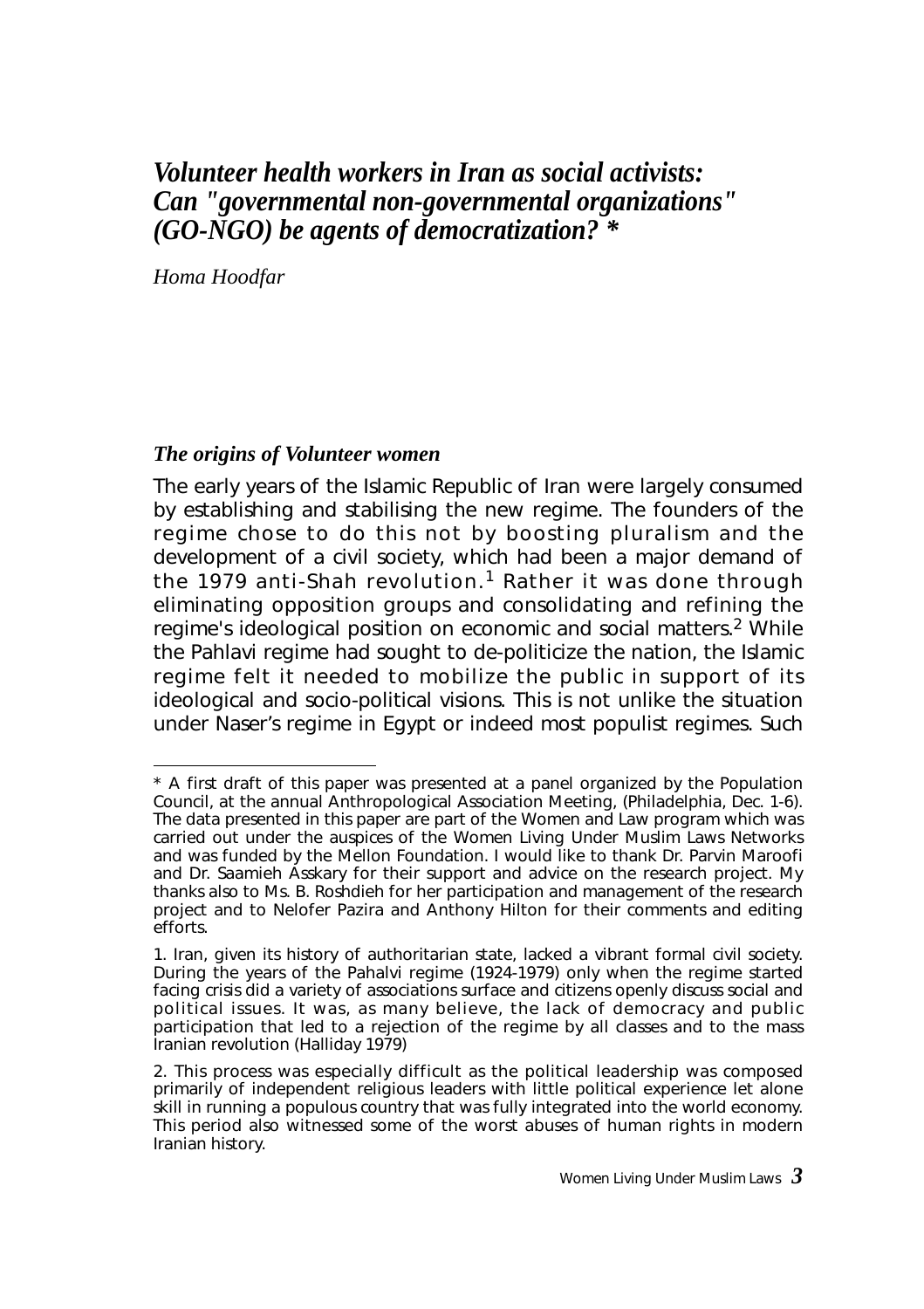continuous mobilisation, however, requires the delivery of some benefits, if not political freedom. In any case with or without mobilisation the economics of control enter into the calculus of the state (Richards 1995). While the Shah's regime used oil money to pay for its development policies and elaborate state machinery, due to collapse of oil prices the Islamic regime's oil income has been much more limited, especially relative to the growing population of the country. As a result, the government has been forced to encourage public participation although it has not yet been able to reconcile this with the desire to monopolize power. In this paper, I document the existence of such a dilemma of the regime in dealing with one of its very successful large scale public mobilization in the seemingly innocuous activity of low-income women delivering basic health and family planning information. The importance of the matter, in part, lies in its relevance to the question of whether such governmentally engineered participation, encourages the kind of politicization and public participation that would lead to further democratization in at least a social, if not a political sense. $3$ 

### *Constructing a modern Islamic society:*

The emerging consensus on an approach to development differed fundamentally from that of the previous regime's trickle-down policy (Haliday 1979, Mason 1998, Amirahmadi 1990). The Islamic Republic, concerned with building its legitimacy, gave priority to meeting the population's most basic needs in an attempt to avoid alienating the Islamic regime's major constituency: the poor and less privileged. This

<sup>3.</sup> The existence of such a limited space for public participation has frustrated many Iranians who are wondering why the creation of a civil society has taken so long, given that the infrastructure of a modern society has been in place for some decades. The explanations for this state of affairs by the socio-politically observant, Iranians as well as non-Iranians, vary greatly. On the one hand, the new Orientalist position, similar to that of Huntington (1993) - Lewis (1993) and Gellner (1991,1988), who claim that the culture and religion of the region is hostile to the nurturing of democracy and the creation of civil society. Ironically, many elements in the Iranian state and government hold a similar view, and therefore, they argue that it is pointless to try to "import" pluralism and western democracy to the culture. Others argue that it is not the culture or religion but the history of dictatorial state(s) that prevents the creation of a civil society. Their recommended recipe is to challenge the state and force it to become accountable. Yet there are others, including many senior bureaucrats of the regime, who claim that it is neither the regime nor the religion but rather it is the people who have not yet achieved a sufficient political maturity to make a civil society workable. Accordingly until such a day, the government should dictate what is best for the nation.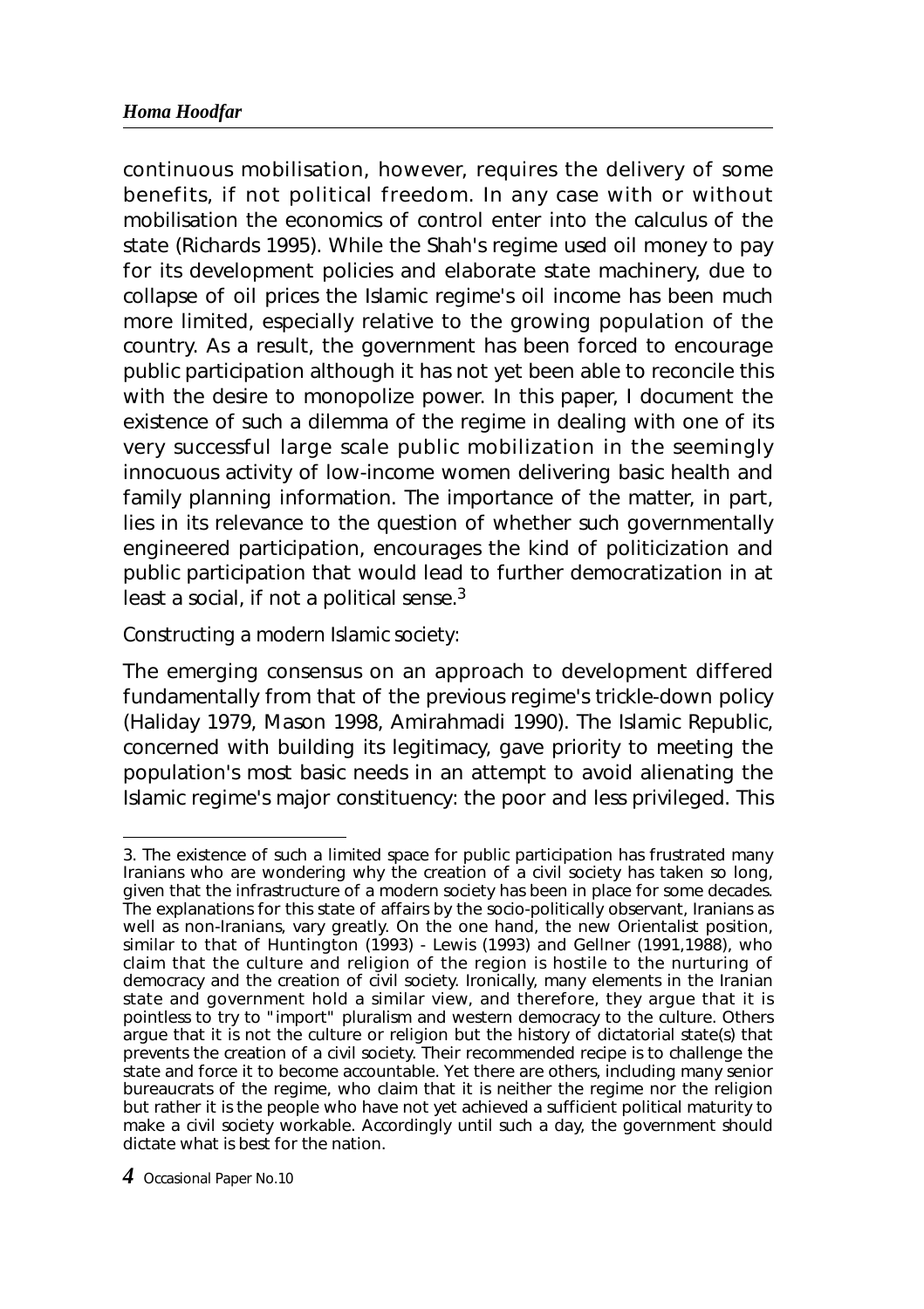ideological commitment was enshrined in the constitution of the new regime.

An overview of policies put in place after the revolution shows that the government identified three major channels for reaching the lessprivileged segments of society: the provision of basic foodstuffs, the availability of basic health care, and access to education. The budget allocations of the government clearly indicate these priorities (Table 1). The provision of basic food stuffs was introduced as a temporary measure to counteract the hardship imposed by the Iran-Iraq war and was never intended to be permanent since it was clear that the government could not afford to sustain major food subsidization indefinitely. Since there was no history of heavy food subsidization (except for bread) in contrast to countries such as Egypt the government did not foresee major problems in withdrawing this service once the war was over.<sup>4</sup> Thus an elaborate rationing system was developed to ensure the affordability of minimum food and fuel requirements, despite the considerable drain this policy made on the government budget (Amirahmadi 1990).

Access to education and basic health care were the main major channels for reaching the less-privileged. Education had a privileged position because the regime viewed education as a vehicle for disseminating its ideology and counteracting the Westernized worldview promoted by the previous regime. Thus, primary school manuals were quickly revised, and within a few months of the Islamic Republic's take over, a substantial amount of religious material was added to the curricula. Claims of iihad against illiteracy were the new slogans of the regime. In the heat of revolutionary fervour, hundreds of volunteers and committed personnel were trained to teach basic literacy and new schools were established in rural areas.<sup>5</sup> The Islamic regime has been fairly active in encouraging parents to send daughters to school (Mehran 1991; UNICEF 1995).<sup>6</sup> The Islamic

<sup>4.</sup> For debates on subsidization of basic foodstuff and its political consequences in Egypt see Alderman and Von Braun 1984, Nadia Khouri-Dagher 1996.

<sup>5.</sup> During the early years of the revolution, many young men and women worked in the poorer districts as teachers or nurses for little or no pay. They did so under the auspices of Basiaj (mobilisation) which is an organization under the leadership of the Supreme leader, and not the government, and it is committed to the regime's ideological Goals.

<sup>6.</sup> However, the content of educational material besides including much Islamic studies, continues to depict clearly segregated and specific gender roles for men and women.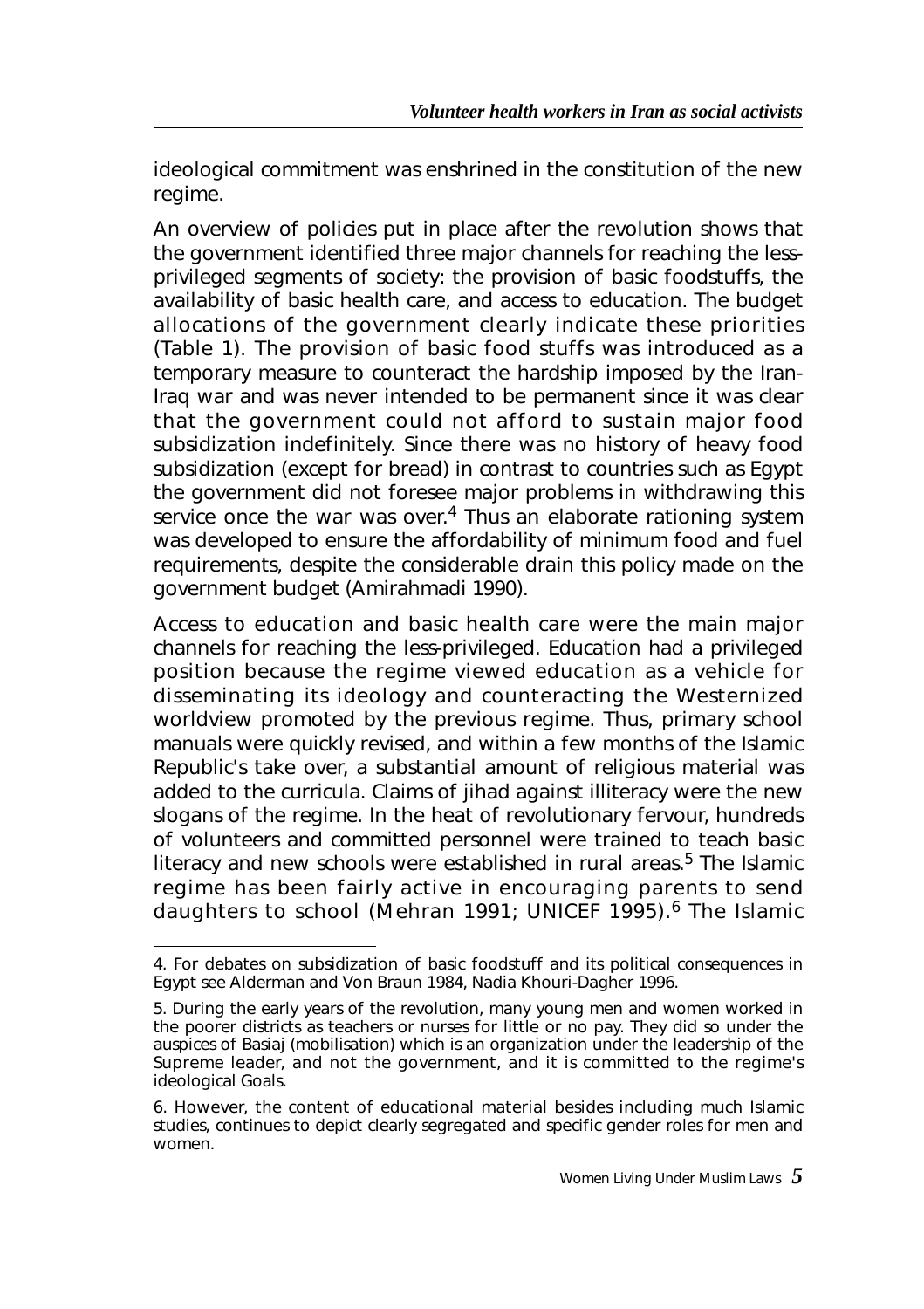appearance of education largely disarmed many parents who previously opposed female education on religious grounds, and there was increased social pressure to educate daughters.<sup>7</sup> The net result has been a higher overall rate of female literacy and a higher rate of educational enrolment among children with a reduction in the gap between enrolment rates for girls and boys (UNICEF 1995).

The statistics have enabled the Islamic regime to refute accusations that women's education would suffer, at the same time strengthening the regime's religious and ideological hold on the nation and reaffirming its commitment to improving the lot of the lessprivileged. However, a consequence of the pro-nationalist policies of the regime, which included encouragement of early marriage, discouragement of family planning and re-enforcing images of women as wife and mother, was a considerable increase in the number of school aged children, the majority of whom now lived in urban areas. This raised an enormous challenge to the regime's ability to continue providing — much less improving — universal basic education. By the late 1980s, overcrowded classrooms, lack of textbooks, teacher shortages, and inappropriate buildings became topics of social debate, political jokes, and a legitimate vehicle of criticism of the Islamic regime — which remained intolerant of political criticism. All these factors made many religious leaders conscious of the problems entailed by a rapidly increasing population.

In contrast to the provisions of basic education, which is designed primarily to benefit the regime by cultivating its ideological vision of Islamic society, improving universal access to basic health services is the main avenue through which the regime has communicated its commitment to the poor and the "have not" regions of Iran. As Table 1 indicates, the government allocated a substantial segment of its budget to health. To reach the majority, it had given priority to basic health care, common diseases, and mother-and-child health centres. With the help of young and committed professionals, many of whom were familiar with the needs of the diverse geographic areas, the government designed and implemented an efficient, low-cost health system. Many of the new managers and medical personnel were

<sup>7.</sup> Moreover, as Mehran (1991, 1992) has documented, a successful adult literacy campaign was launched; a noteworthy aspect is that the classes have attracted more women than men. My own field research (1993-1996) in Iran indicates that flexible class hours, particularly in rural areas, as well as the possibility for woman without childcare to bring their children with them to the class, have particularly encouraged many women to participate (Hoodfar forthcoming).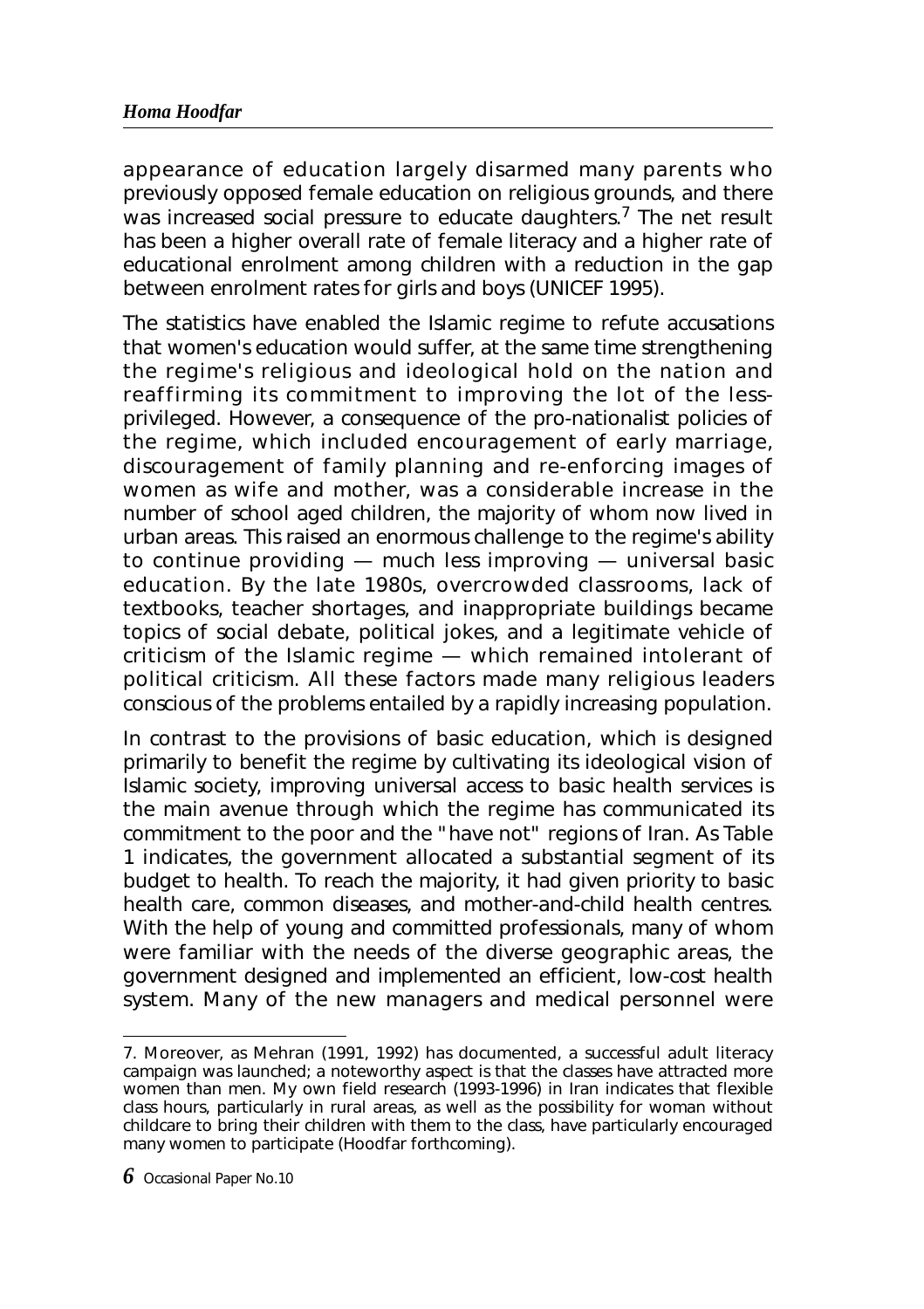themselves from smaller towns or had lived outside the major centres, and particularly in Iran's more than 40,000 rural villages (Shadpour 1994).<sup>8</sup>

| ີ                   |      | . .     |       |      |      |
|---------------------|------|---------|-------|------|------|
|                     | 1976 | 1981    | 1986  | 1990 | 1995 |
|                     | %    | %       | %     | %    | %    |
| Education           | 8.5  | 16      | 17.6  | 22   | 13   |
| Ministry of health  | 3    | h       | 7.5   |      |      |
| Ministry of defence | 28   | $10.5*$ | $13*$ | 10.5 | 5    |
|                     |      |         |       |      |      |

### *Table 1: Budget allocation of regime*

\*Note: The Iran-Iraq war continued from 1981 to 1987

Source: Planning Organisation

Despite the eight-year Iran-Iraq war that placed considerable pressure on the ministry of health, its achievements are commendable. The infant mortality rate, which had remained high despite the nation's high per-capita income, dropped substantially (see Table 2). Maternal mortality decreased significantly and life expectancy increased. Overall, Iran has had a commendable improvement in its human development index. This clearly demonstrates the importance of political choices in respect to development priorities. Like the Ministry of Education, however, the Ministry of Health was facing increasing pressure on its limited resources by the young population and thus perceived the increasing rate of population growth detrimental to the well being of the nation. Following the national survey of 1986 which estimated the population at around 50 million, experts and politicians started to discuss the consequences of increased population for the country and for the regime.

<sup>8.</sup> In addition to hospitals and community health centres in the towns and cities, the Ministry of Health has established "health houses" in the larger villages, which provide basic health care for the population of the surrounding area. These small health care outposts are staffed by two health workers (one man and one woman) who are usually recruited and trained from the local village. The health houses keep records of all residents, with particular attention to pre- and post-natal care. Nurses oversee most routine cases and a doctor providing specialised care visits each health house twice a week.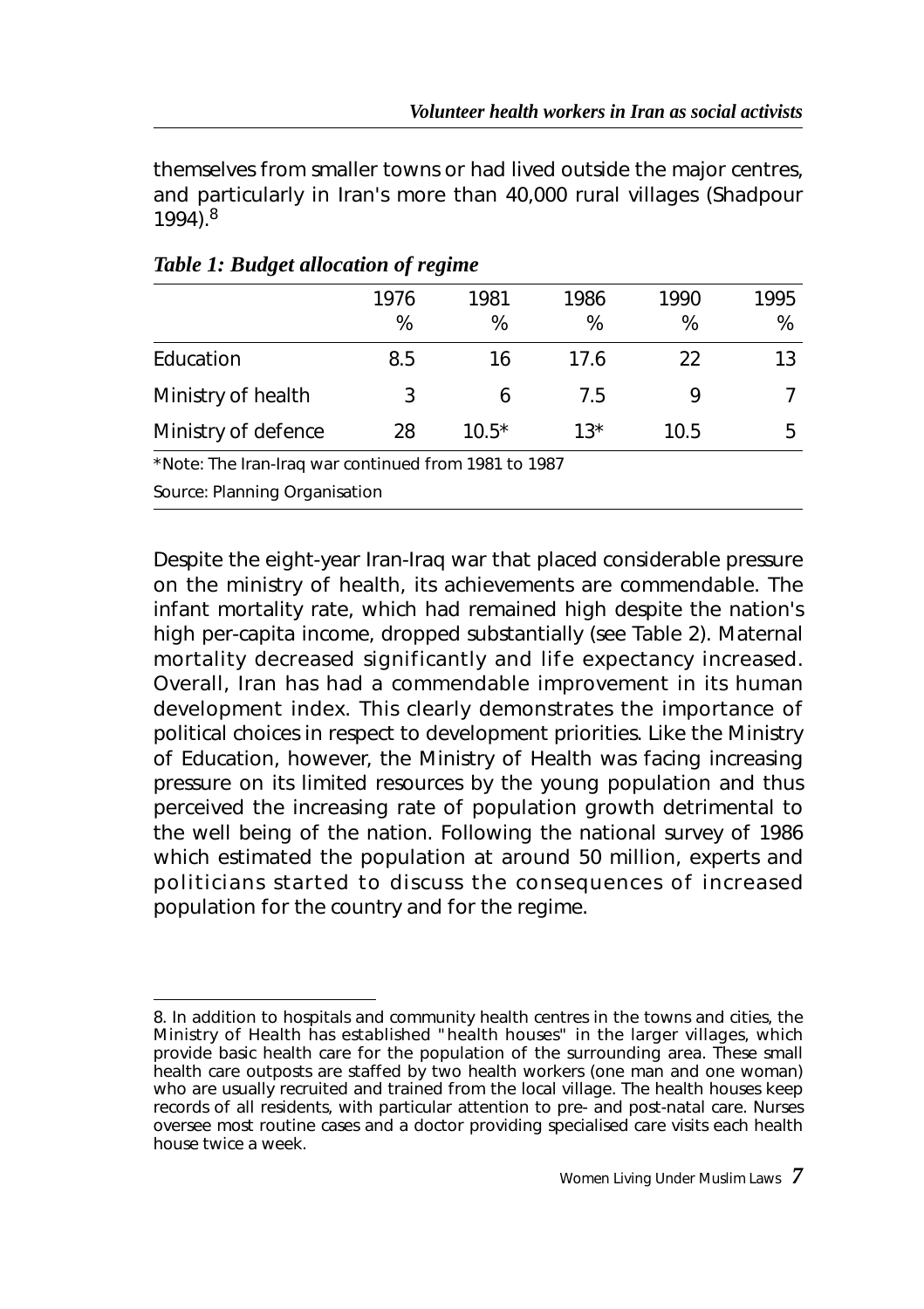| ັ               |           | $\cdot$<br>$\cdot$ |      |      |      |
|-----------------|-----------|--------------------|------|------|------|
|                 | 1974      | 1984               | 1986 | 1993 | 1996 |
| <b>IMR</b>      | 91        | 51                 | 45   | 34   | ۰.   |
| <b>MMR</b>      | $\star$ . | $140*$             | 91   |      | 40   |
| Life expectancy | ۰         | 67.5               | 67   | ٠    | 69   |

*Table 2: Changes in Health Profile of Iranians*

Source: Shadpour 1994.

\*The gap between rural and urban figures in 1974 is considerable. According to Budget and Planning Organisation the MMR was 120 for urban and 370 for rural areas. Similarly in 1985 the estimates were 77 for urban and 223 for rural. This figure has changed to 41 and 138 in 1988.

The depressed economy and the need to reconstruct war torn regions and industries were already challenging tasks. On the other hand, the failure to deliver basic services would severely affect the credibility of the government of the *mustazafin*' (oppressed and powerless), which had pledged to build a just Islamic society in which all would enjoy basic health care, education, and equal opportunity. Having no other options, by 1988 the government introduced and carried out one of the most efficient family planning programmes in the economically developing world (Hoodfar 1994, 1995, 1996).<sup>9</sup> This represented a major ideological revision for a government whose ideologues were once among the most outspoken critics of family planning, and who had once viewed such a program as an imperialist plot.

| Year | Population   | Annual rate of growth |
|------|--------------|-----------------------|
| 1966 | 25.7 million | 3.1%                  |
| 1976 | 33.7 million | 2.7%                  |
| 1986 | 50 million   | 3.4 $%$ *             |
| 1992 | 58 million   | 2.7%                  |
| 1996 | 59.5 million | 1.46%                 |

*Table 3. Annual Rate of Population Growth in Iran*

Sources: 1966-1986, *United Nations Demographic Yearbooks* (United Nations, New York). 1992-1995, Iranian Family Planning Board.

\* This figure excludes a net influx of approximately 2 million refugees from Afghanistan; the overall rate of population growth for that year was 3.8 per cent.

9. The Iranian family planning program was ratified before the Ayatollah Khomeini's death in 1989. As Iran's supreme religious/political leader he was a one-time opponent of the shah's family planning program.

*8* Occasional Paper No.10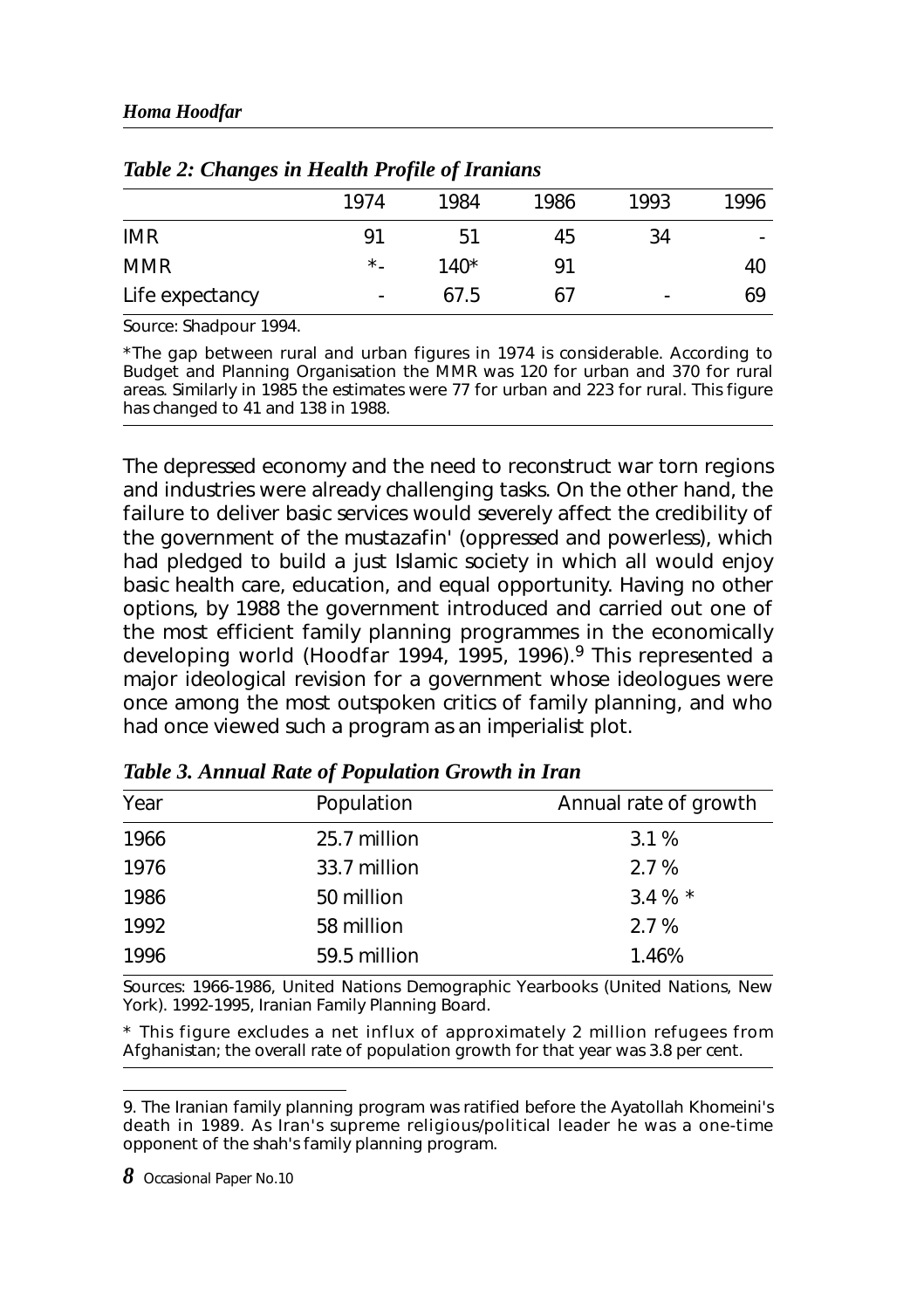This extraordinary success can be attributed to three overlapping factors: a comprehensive design and definition of the programme, an effective national consensus-building campaign, and efficient delivery services. These three factors won a considerable degree of support from women. To the government's credit, the family planning programme has indicated a sophisticated understanding of the complex interplay between fertility behaviour and of social, economic, religious, and political variables, including the position of women. The programme and its publicity masterfully reiterated the independence of the family, if not of women, in making choices in relation to planning its reproduction. The campaign has emphasized that the programme's central goals are to prevent unwanted pregnancies and genetic abnormalities, allow parents to space the births of their children, treat infertility, and improve women's and children's health.

Effective health care and information about different contraceptive means, including the advantages and disadvantages of each method as well as possible side effects, accompanied these campaigns. The new family planning programme as well as general health services are primarily directed at the low-income population. Since a large proportion of the adult population (particularly women) in these strata are illiterate and traditionally more receptive to oral and faceto-face forms of learning, service providers had to design nonconventional yet economically feasible means of transferring information and obtaining the trust of their clientele.

Since the government had already established an extensive health network, which included a small health centre or 'health house' for each village, the problem was more easily addressed for the rural population.<sup>10</sup> Local people, usually a man and a woman, who were trained in basic health care, staffed these centres. Not only did their duties include providing mother and child health care and vaccinations, but they also maintained records of births, deaths and other vital health information about all members of the village. The centre also provided medical care by a doctor who visited once or twice a week; in urgent cases, the health workers referred residents to the nearest hospital. Thus the village health workers were

<sup>10.</sup> For a comprehensive description and discussion of the Iranian rural health network, see Shadpour, 1994. This efficient, low-cost system was designed by doctors and health officials (such as Dr. Malak Afzali) who had completed their compulsory military service under the shah as Health Corps members in rural areas and as such, they had first-hand experience of the problems and conditions.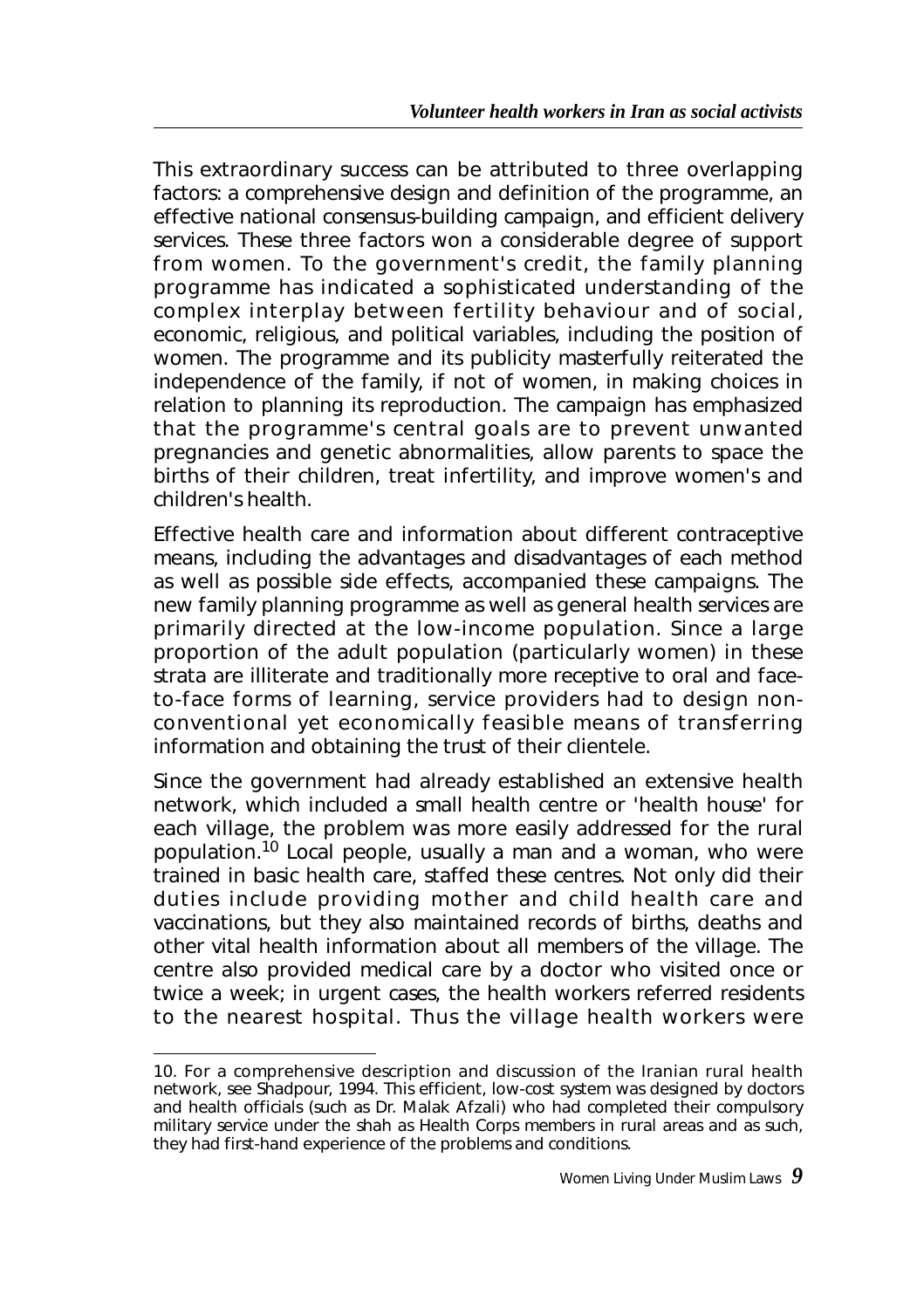instructed in contraceptive use and provided with information and supplies for the local population. The strategy has worked very well and contraceptive prevalence is very much higher than was initially expected especially given the rural preference for larger families.

Although development policies usually, as is the case in Iran, favour urban areas in terms of both budget and attention, health outreach in less-privileged and frequently over-populated urban neighbourhoods presented a greater challenge to the Iranian government than rural areas. Yet the success of the health and family planning programme depended on its acceptance by these urban groups. Although the government had organized factory-floor classes on basic health and family planning, these primarily benefited men who formed the majority of workers. Despite the fact that the government had introduced laws or strengthened existing ones that rendered women under the control of their male folk (husbands in particular), the government also demonstrated some awareness that women exercise considerable autonomy in decisions affecting fertility and that the collaboration of women more than men would be central to the success of the family planning programme. The cost of a neighbourhood outreach program such as existed in rural areas was beyond possibility for the Ministry of Health, yet the success of family planning, as well as health programs such as vaccinations for children, depended on such a program. In order to solve this problem, the Ministry of Health initiated the program of 'volunteer health worker women' which has proven to be very successful. However, it has also created a dilemma for the Ministry of Health and government. This initiative focused attention on the values and possible avenues of public participation in the construction and improvement of Iranian society. It is this aspect that I will pursue in the following sections.

## *Volunteer Women's Community Health Workers' Organization*

Although this extremely successful initiative is paradoxically presented as a non-governmental organization (Ministry of Health 1996), it was conceived by the Ministry of Health and Medical Education in 1991 with the major goal of reaching low-income women in major cities. If it worked it would mean a major financial saving for the Ministry of Health. In the early stages of launching the initiative the political consequences of this new program were not discussed in any serious way. "Who could imagine the image of a few barely literate women carrying contraceptive pills and appealing for the vaccination of children as political", said a medical doctor

*10* Occasional Paper No.10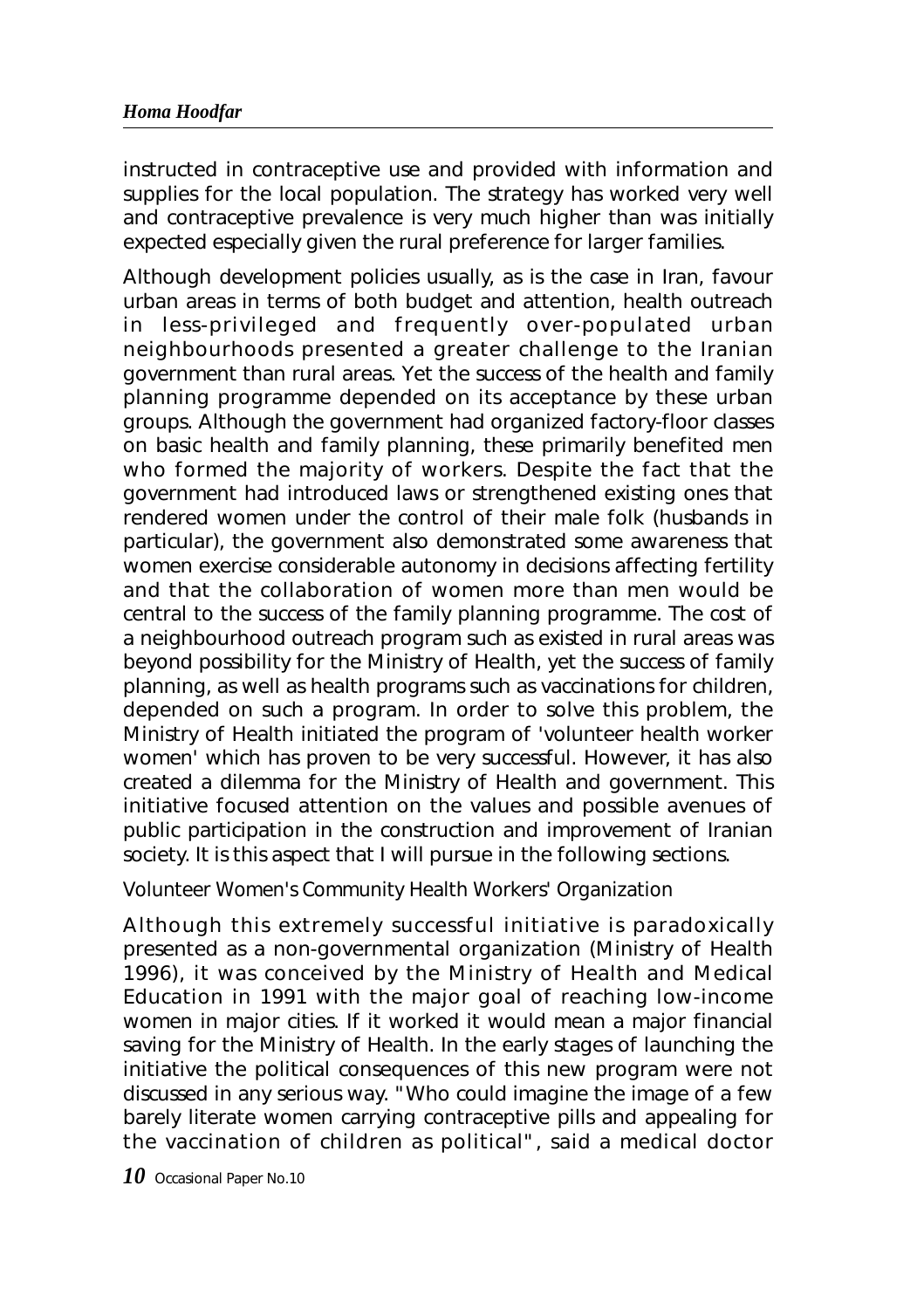discussing the volunteer initiative. In fact the reason for launching the program was clearly a commitment to family planning more than to improving the health of the urban population. The Ministry of Health and UNICEF had already been co-operating on improving vaccination and the health of children in Iran for some years. However, the idea of involving the public had never been discussed. It was to a considerable degree the unprecedented success of rural health houses in the promotion of contraceptive that encouraged officials to think along these lines.<sup>11</sup> Clearly face-to-face relations were a key factor. The question was how to find economical ways of doing the same in low-income urban areas.

In 1991, an initiative was launched with a pilot project of 200 women from low-income neighbourhoods in a district, near Teheran, and by mid 1996 the program included over 20,000 volunteers throughout Teheran and all major cities in all provinces (see Table 4). Although no recent statistics have been issued, the claim of officials puts the number anywhere between 25,000 to 37,000.<sup>12</sup> The organization's success has attracted funding from major international organizations, such as UNICEF and the World Bank, despite initially apprehensive assessments of the project (Bulatao and Richardson 1994; UNFPA N.D.).

|                                            | Population under<br>coverage | Number<br>of CHVs | Number of<br>Urban Health<br>Centers involved |  |
|--------------------------------------------|------------------------------|-------------------|-----------------------------------------------|--|
| 1994                                       | 1,500,000                    | 5700              | 150                                           |  |
| 1995                                       | 4,218,000                    | 13,400            | 417                                           |  |
| mid 1996                                   | 6,000,000                    | 20,000            | 600                                           |  |
| Source: Malak-Afzali and Askari-Nasab 1997 |                              |                   |                                               |  |

*Table 4. Women Community Health Volunteer Workers (CHVs)*

<sup>11.</sup> Ironically, it is now the volunteer model that is used as corrective of what is seen as a shortcoming of the rural health houses model.

<sup>12.</sup> The discrepancies stem from the fact that dropouts are normally not counted. Moreover, some officials use the target numbers as actual numbers and usually are not very careful about the figures they use. At a meeting organized to celebrate the success of volunteers, the two major official speakers for the Minster used two different figures of 37,000 and 30,000.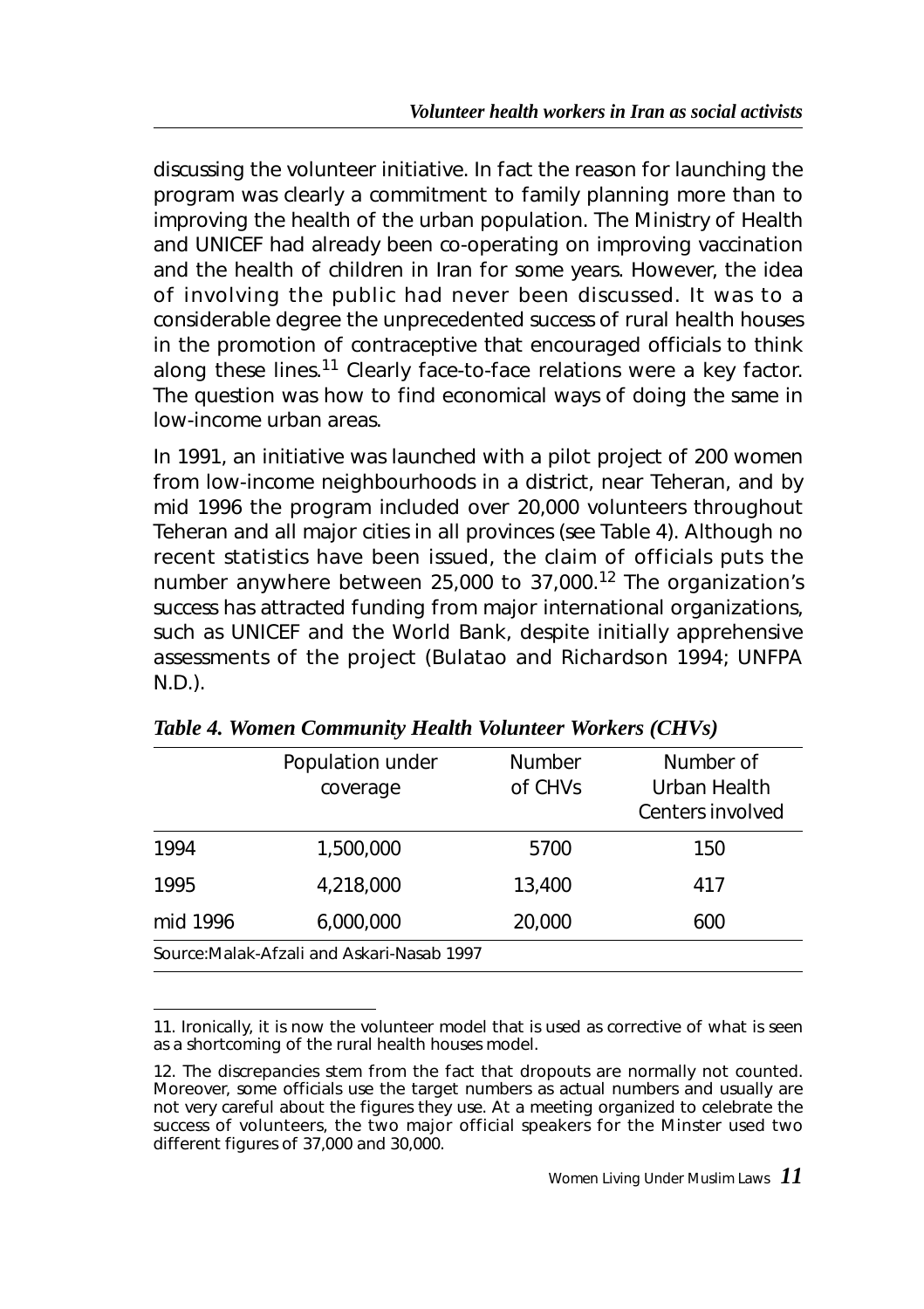Community Health Centres, which are set up in urban districts by the Ministry of Health, appoint volunteer women in each neighbourhood who act as intermediaries between local women and the Health Centre. These volunteer health workers receive basic health care training. Each volunteer covers approximately fifty to eighty households in her neighbourhood, serving as the centre's contact person and providing health information for her neighbours. Although their single most important concern after being appointed is the promotion of modern contraception and family planning, volunteers are involved in other health matters.<sup>13</sup> They are expected to keep records of all families with young children, new births, and pregnancies, they invite pregnant women to visit the clinic for pre and post-natal care and for vaccinations. Volunteers also monitor the health needs of their neighbourhoods and communicate them to the centre. This well-rounded approach to neighbourhood health issues has not only been very significant in bringing legitimacy to the role of the volunteer in the neighbourhoods, but it has also made the job more appealing to the volunteers themselves. Clearly many would not have joined the organization if their role were only limited to contraception and family planning information.

Female volunteers are normally selected during the annual door-todoor fertility surveys. The surveyors are instructed to identify middleaged women, who are mothers, who have some education, and who appear knowledgeable and sociable. At a later date, the Organization of Volunteer Women Health Workers, housed in the local health centre, contacts and invites them to join the organization. In other cases, the organizers may contact the local mosques, that normally have Koranic or other classes for women and introduce the organization and invite women to join. Some women are invited to join by their friends, who are volunteers. The officially stated criteria, though not always observed, are quite significant. The volunteer women should be married with some children (but not too many), they should be educated at least to the level of reading and writing. They should have a good standing in the community, be interested and enthusiastic in participating in the program and have the permission of their husbands.

<sup>13.</sup> Despite the important volunteer important contribution to general health matters, particularly family health matter and vaccination of the children, the Ministry of Health continues to view their effectiveness only in terms of family planning matters. For instance, see the cost-benefit evaluation of women volunteers project by Malake-Afazali (himself a major engineer of the WHV and Askri-Nassab).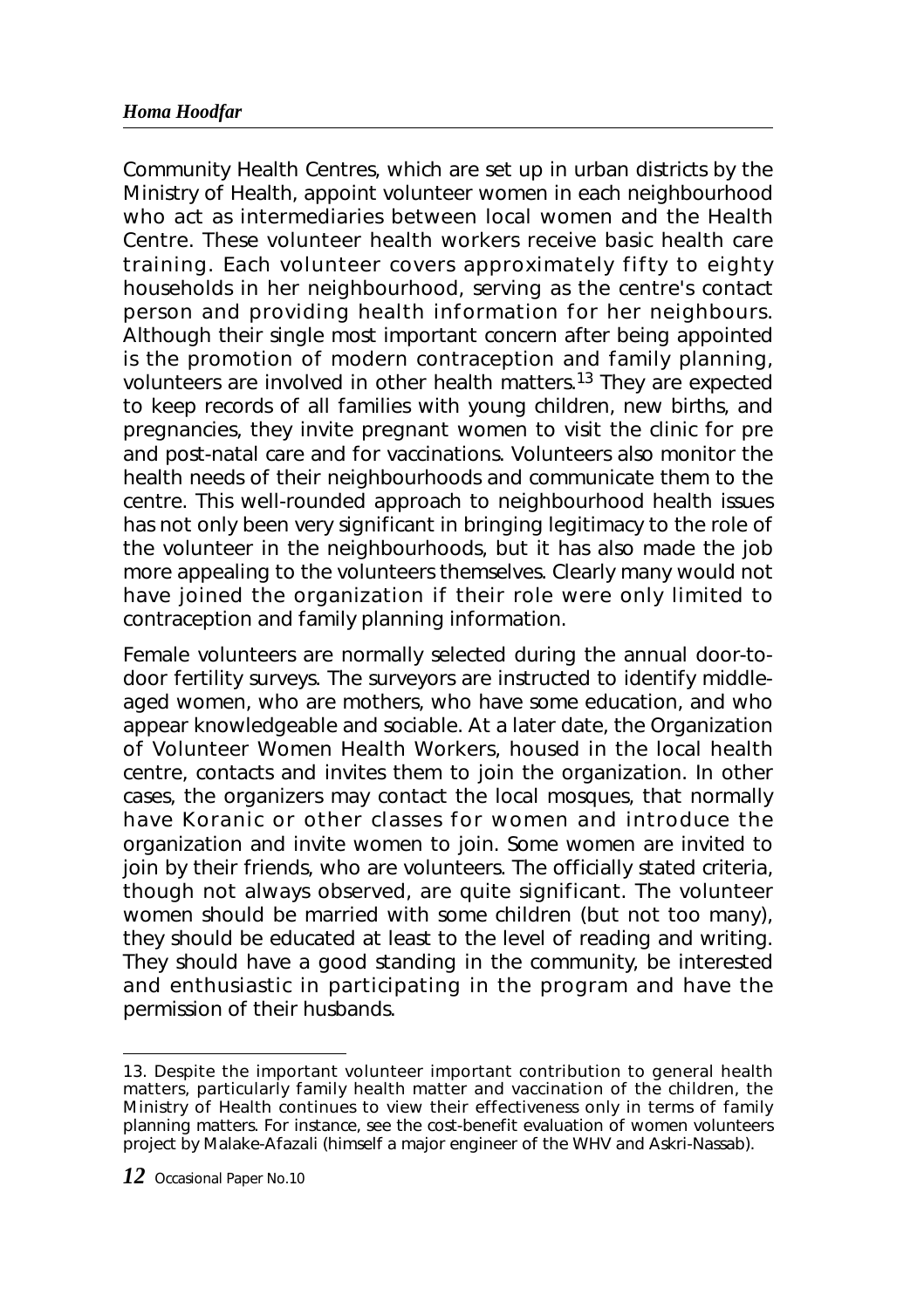Though presented as a means of ensuring the commitment of the husband to the new responsibility of his wife, it nevertheless, indicates that the Ministry of Health does not see any problem in a lack of autonomy for the women, as wives. In contrast, the ideologues of the regime and religious/political leaders have never mentioned the necessity of husbands' permission when they invite women to participate in street demonstrations and elections. Attaching such a condition for joining the program reinforces the ideology of control of husbands over their wives. The absurdity of such a condition becomes clear if we imagine a similar requirement being suggested if husbands were invited to do similar public services. Clearly, few women would decide to participate if their husbands strongly objected. Yet, if they are to participate, should it not be the choice of the woman? Even if it is not observed in practice, the attachment of such a condition for a project that has claimed to be part of "Iran's reproductive rights program" is quite unsettling for those concerned with gender equity.

The volunteers, once having accepted the invitation, meet in weekly or fortnightly sessions, during which a guide familiarizes them with the concerns, principles, and organizational structures of the Ministry of Health. Volunteer duties can be assumed after a couple of months of training. They are given a card, renewable every six months, which introduces them to their neighbours.

The training includes a review of several simply written books with many useful examples on four major areas: children's health, mothers and families, public health, and common diseases. Substantial emphasis is placed on family planning and contraception information. Volunteers also learn how to fill out health information cards for the households under their jurisdiction and deliver them to the health centre. However, the most interesting part of these training sessions is the effort directed at making the training participatory, in contrast to the traditional (and current) system of formal education which relies on authority figures providing information which students are expected to accept. The manual for training the *morabis* (trainers and teachers of volunteer women) emphasizes that classes should be limited to fifteen women, that groups should sit in a circle, and that everybody should participate in discussion. Volunteers' experience and existing knowledge — including traditional knowledge — should be acknowledged and praised. Dr. Fatahi, the author of the primary training manual (Fatahi 1375/1996), states repeatedly that the paramount goal of these sessions is to give women confidence while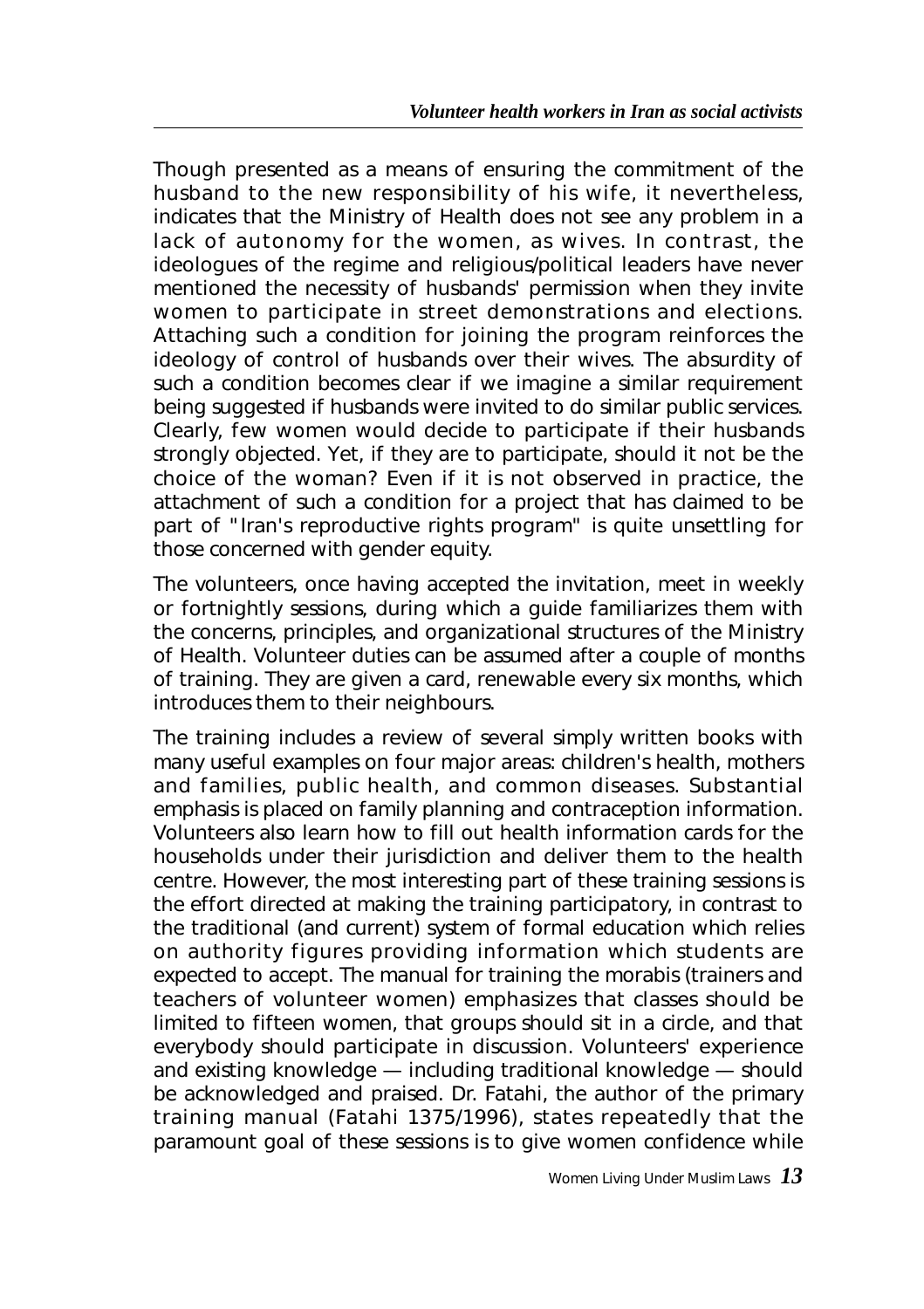improving their knowledge. In other words, these training courses are also leadership training sessions, though reference to this is carefully avoided.

In fact, the training manual is a skilful adaptation of the latest ideas on teaching for empowerment, based on the experiences of marginal groups from African Americans to Latin Americans and South Asians. The manual provides many examples of how modern 'scientific' practices can be harmful as well as helpful. There is also a discussion of the many traditional practices that are not only accessible and cheap but also more effective especially when these practices allow people to retain more control over their lives.<sup>14</sup> Thus trainers are to guide volunteers to be open-minded and respectful of traditional ways and knowledge, while finding tactful ways to warn mothers about harmful practices. Stories and role-playing exercises aim to teach volunteers to share knowledge without embarrassing the mothers. They are advised to establish good relations with neighbourhood mosques, and with religious and community leaders. Beyond these training sessions, the fact that volunteer women work in their own neighbourhoods and are often from similar cultural and class backgrounds as their neighbours also facilitates the programme's success.

It is important to note that while the above model is ideal and much attention has been paid to it at early stages, as the numbers of volunteers increase, the level of training varies from centre to centre. Moreover, despite a constant demand from volunteers, few books and pamphlets have been developed for their use in the field. Many volunteers who were interviewed, noted that experienced personnel are no longer involved in either their initial or refresher training. Furthermore, the commitment to creating a community in which the volunteers can share their experiences and learn from each other, is not always realised.15

Besides, their use for follow-up and outreach programmes, the data that women volunteers provide are sometimes used for research purposes. Officials have stated that, the Family Planning Board is in a position to collect much more in-depth and detailed information than

<sup>14.</sup> For example, the manual compares feeding babies manufactured baby food of dubious quality with the traditional practice of breastfeeding.

<sup>15.</sup> These were supposed to happen in their weekly meetings at the urban health centres.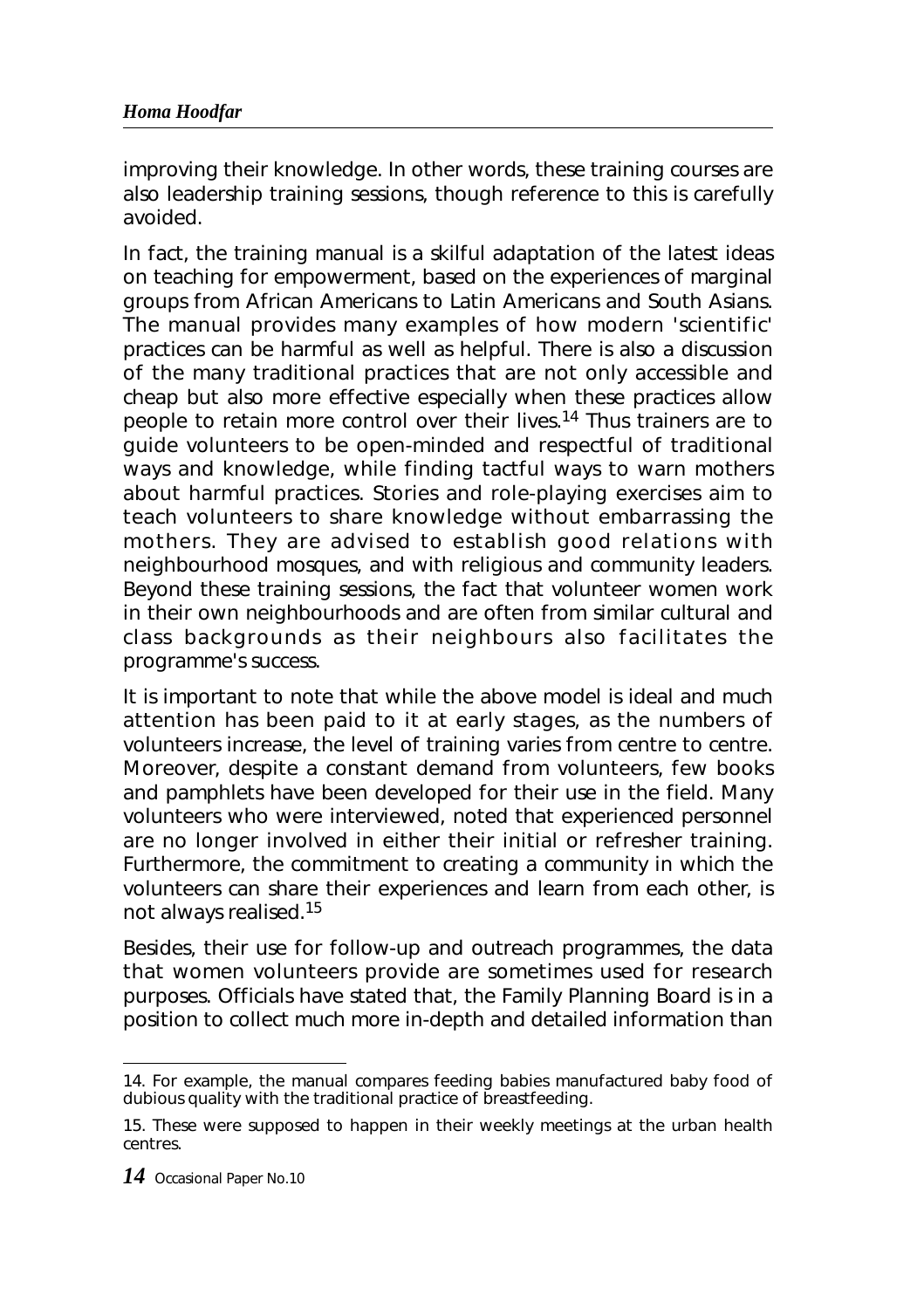ever before, hopefully leading to improved quality of research findings, which in-turn, facilitates the effective planning and delivery of service.

The volunteers are unpaid but are they are supplied with an information kit including four books and a bag stamped with the Ministry of Health logo, and occasional items such as a pen. They and their family members may also, receive free or priority treatment in some health care services. Several times, a budget from the Ministry of Health has allowed the organization to provide free programmes and invite successful volunteers to visit important shrines in Mashhad and other locations. There are also several new women's sports centres which volunteers can attend free of charge.

Ministry of Health officials frequently refer to the organization as an example of how the Islamic Republic has made room for indigenous initiatives and public participation. The initiative however, is not as original as they claim since the principal idea is borrowed from non-Iranian non-governmental and governmental initiatives elsewhere. For instance, the program greatly resembles China's neighbourhood grandmother system as well as non-governmental Islamic health organizations such as Pesantren in Indonesia (Sciortino et al. 1996) and Thailand and Latin American countries where housewives were mobilized for family planning and public health purposes. In fact, elsewhere (Hoodfar 1997), I have demonstrated that the government, despite its active recruitment of male mullas in support of family planning, has deliberately ignored womens religious preachers and gatherings which have operated independently, though individually, for centuries. Had the government really been interested in indigenous institutions, given the easy access to women of these thousands of women who operate among mostly traditional and lowincome neighbourhoods, they should have been the first to be recruited to promote health. However, it would have proved difficult to control such informal, autonomous institution.

To the government's credit their plan has been well adapted to the cultural setting of urban Iran. On the other hand, it is quite evident that while the government welcomes the idea of public participation, it likes to remain firmly in control of these organizations, particularly in urban settings. For instance, authorities are apprehensive about making it possible for volunteers to meet in large groups and until October 1998 despite suggestions from many volunteers, the authorities had not facilitated the production and circulation of a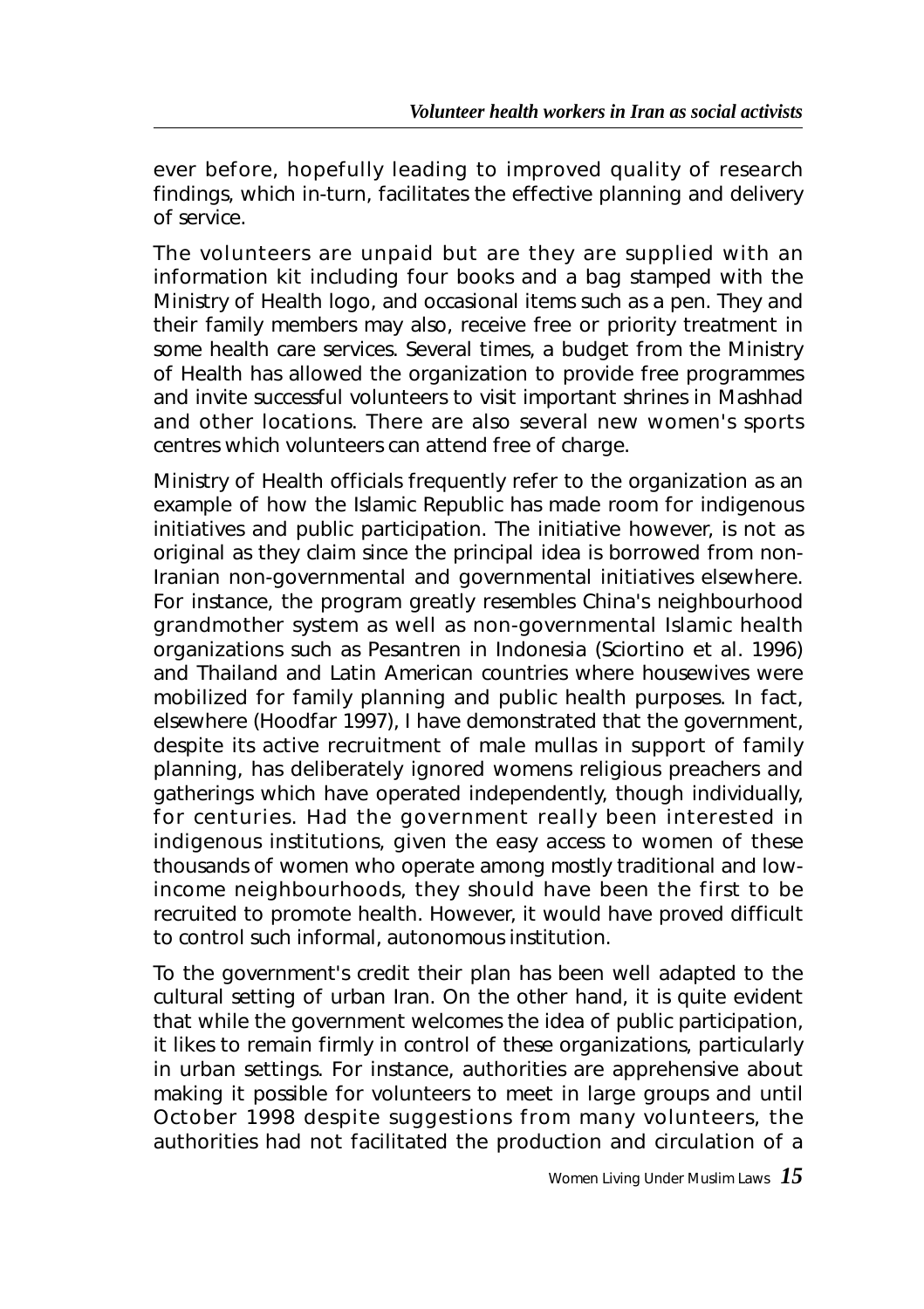newsletter for them in Tehran.<sup>16</sup> In 1995, an interviewee in Tehran told me that it was suggested at a planning meeting that a special centre be built for the volunteers so they could come together in an independent space, share ideas and develop a sense of belonging. Apparently, the highest authorities of the Ministry of Health immediately rejected the idea, as they feared that if 25,000 strong and committed women were to gather, no one would be able to control them. Although this was presented to me (by several different individuals) as a somewhat humorous anecdote, it provides some insight into the political concerns of the government. Particularly of the governments ambivalence in wanting citizens to participate in honouring the regime's commitment to basic services, if only under its firm leadership and without autonomy. Had the government had the economic resources, it is doubtful whether it would have contemplated relying on volunteers.

### *Volunteer Women's view of their work:*

A close review of available documents on the initiatives and statements of many officials in charge of the volunteer women, suggested that the voices of volunteers were never presented. The absence of any study dealing with their perceptions and aspirations<sup>17</sup> prompted a small qualitative survey of volunteer women on their selfperceived roles and their impact on the lives and on the neighbourhoods.

The 28 interviewees were chosen from three different districts of greater Tehran. One district was a model centre that had received much attention from officials and from interested national and international visitors who are usually directed there. The other two districts are poorer and newer neighbourhoods. Six of the 28 interviewees were between the ages of 20 and 30; and fifteen were between the ages of 31 and 40; and seven were between the ages of 41 and 47. Sixteen had a high-school level of education and eleven had secondary school; only one woman had more than high school. All but two of the interviewees were married, with children

<sup>16.</sup> Given the existence of some regional autonomy within the system and the lack of a hyper-political atmosphere, the volunteer women's organization in several other cities were able to produce and circulate their own local newsletter long before their counter parts in Tehran were given the same opportunity in September 1998.

<sup>17.</sup> I was offered on many occasions a visit to one of the centres to talk to officials and volunteers at their meetings. However, my suggestion/request of a more indepth study on the perception of volunteer women was politely pushed aside.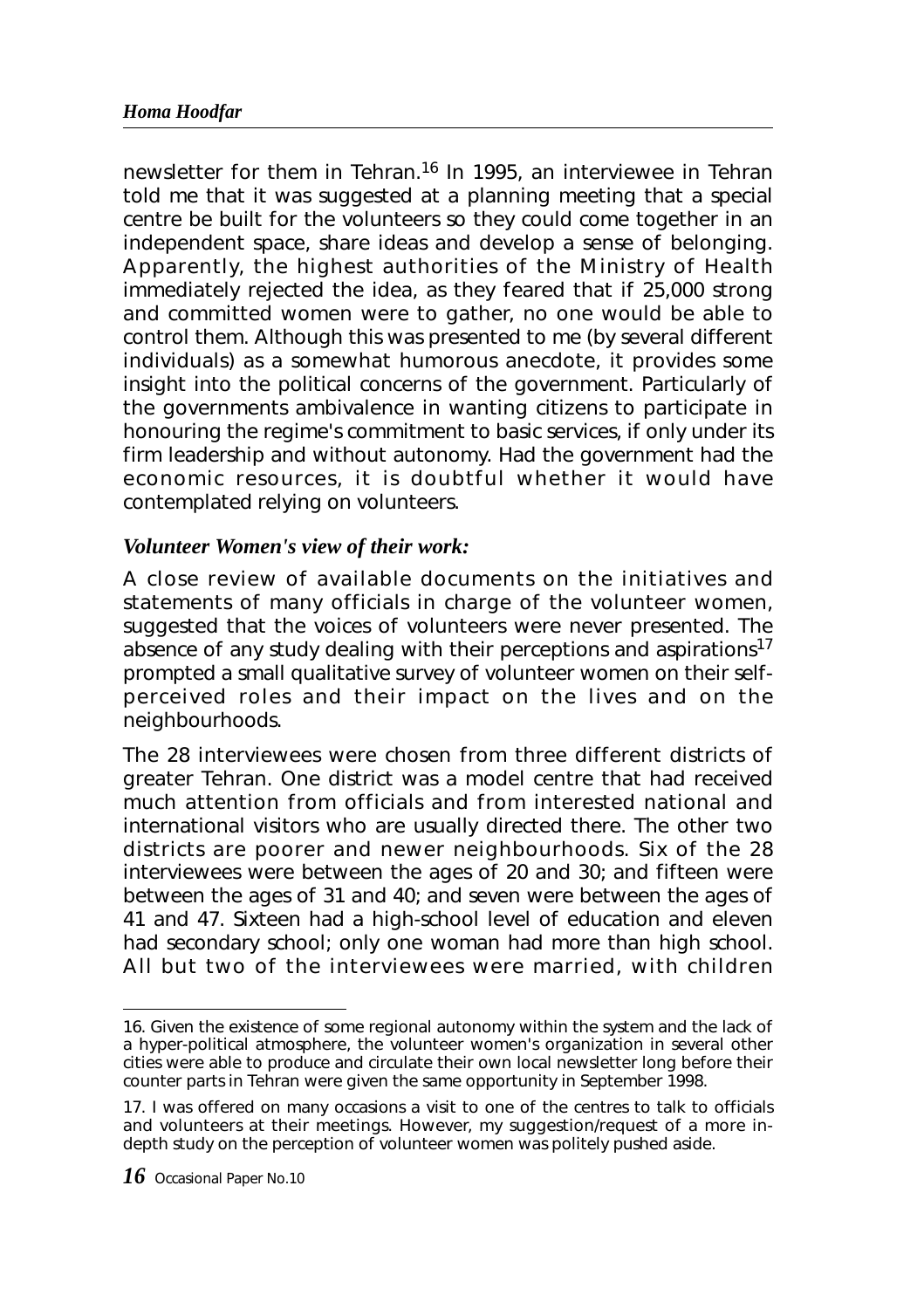numbering from one to five. The manner in which they had come to be involved in volunteering varied. Ten women had come to know about the volunteer health workers through friends or relatives who were volunteers themselves who subsequently had introduced them to the health centre for training which is where they began their activities. Six were enlisted through surveyors (the local fertility survey). Six were invited to join the service when they had been referred to the local health centre as patients. Four people had heard about and joined the program through their Koranic classes after the health centre had contacted the mosque; and one person had read an announcement and invitation on the notice board of her local health clinic. Five of the interviewees had worked as volunteers for one year; five women had worked for a year and a half; four for two years; and four for three years; and ten interviewees had worked from four to five years.

Responses to the question, why had they joined the program, varied from, "for the first time, I had a chance of doing something for my community", to "I thought that if nothing else I will learn about many health issues for myself, and maybe others would benefit, too". Others said that they had always wanted to have a chance to get out of the house and have a public role, e.g. to be a teacher, but that family or husbands would not agree. While many husbands had resisted the idea of them looking for a job, they had not objected to volunteer work since it was unpaid labour and it did not involve leaving the neighbourhood. Some women said that their husbands initially were not too happy and that had it not been a government organization, they would not have allowed them to join.<sup>18</sup> All interviewees said that their husbands now were very happy and satisfied with their work as a volunteer. There are even indications that in some cases, the quality of the marital relationship had changed for the better. When we asked the interviewees to explain what had made their husband begin to or continue to support their activities, the replies were insightful, both culturally and ideologically.

<sup>18.</sup> A similar view is held with regards to the question as to whether or not women should be employed by the government. Although government pay is lower then the private sector, many families would only allow their daughter/wife to work in the government sector. The real reason behind this is the fear that in the private sector, individual male owners in charge may use their position to sexually molest women. Even when the actual threat is not there, the assumption of such a threat prevents families from allowing their daughters to work.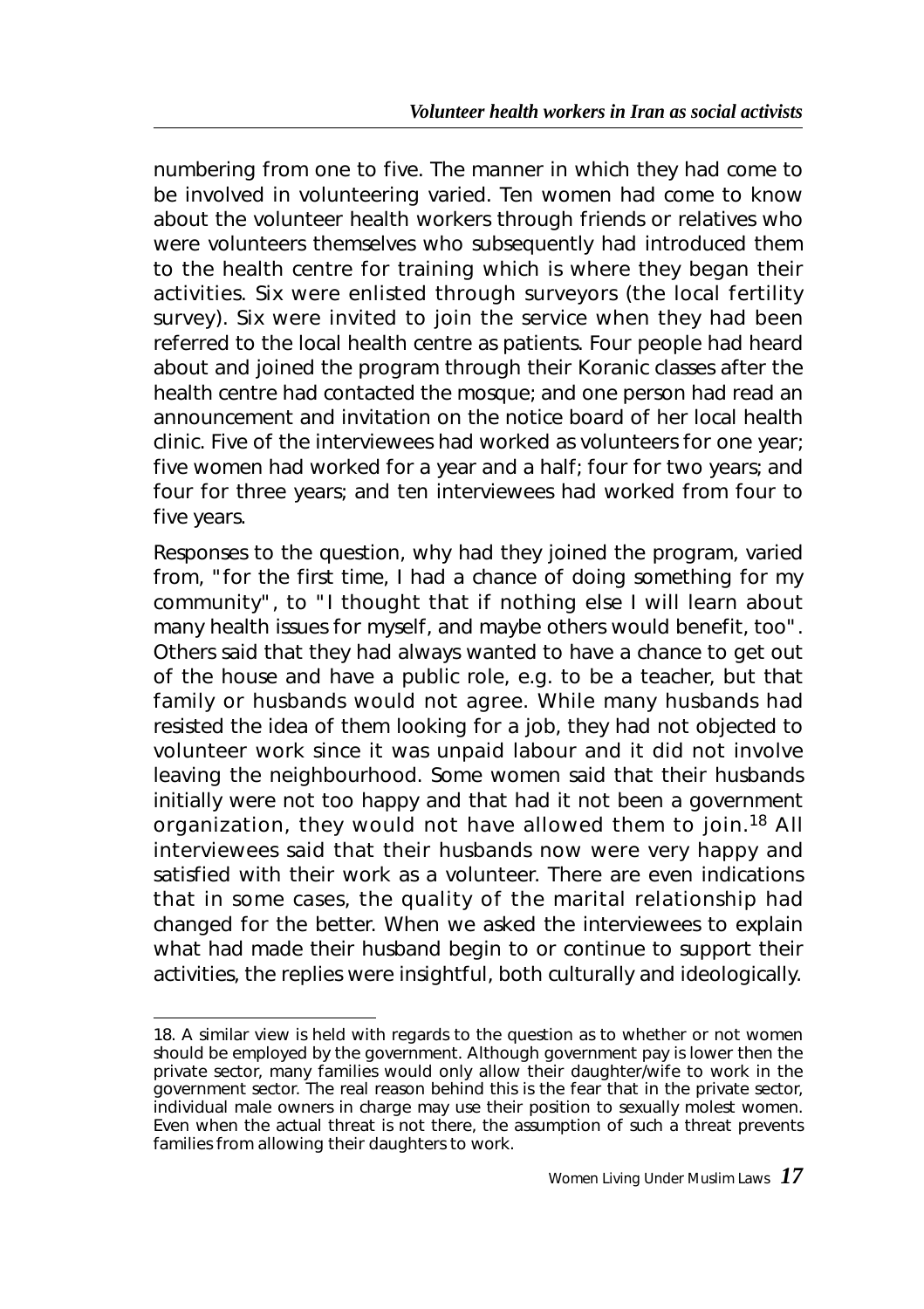Examples:

My husband had always objected to my working, even though I had a high school diploma and could get a job as a teacher, or something like that. You know men do not want their wives to work because they feel that if they bring money home then they will not obey or respect them. They feel they can no longer play the king of the home. They assume their wives would not try to comfort them when they come home from a day of work. Other men may feel embarrassed in the community because many traditional people may think that the husband cannot, or is too lazy to, support his wife and children. This bothers men a lot. However, now that I can work as a volunteer that receives no pay, he does not feel bad. Moreover, he can see that I have learned a lot from my training and that I also teach our neighbours and relatives. Because they respect me, he also feels proud of me.

Another 39-year-old woman, who had been working for 3 years said:

My husband didn't want me to work, and having children and living a long way from the town would make it impossible to have a job. But I must tell you that being home all the time and not having many relatives in Tehran, where I had come to live since my marriage, made me short tempered and I was often hard on my children and my husband. But, now that I go to the clinic and meet with other women and learn something, I have changed. I am a different person. I love my neighbourhood. I continuously think about what we can do to improve it. I also have become a better housewife. My home is clean. I pay much more attention to hygiene. I cook better and more nutritious food and tell my husband and children why I cook this food and not the other. Neighbours, family, everyone respects me more. My husband calls me "khanom (madam) Doctor", and when his friends have questions on health or family planning he comes and asks me. You see we have now become more like friends, because now that I am more involved in society, I can talk to him about health matters, bus services, trying to encourage the municipality to create a sports area for our children and so on. Never before did I get into these kinds of talks with him or any one else. Now my life has changed.

Another woman interviewee said.

It is interesting that I always thought that men did not want women to learn anything because they liked to believe that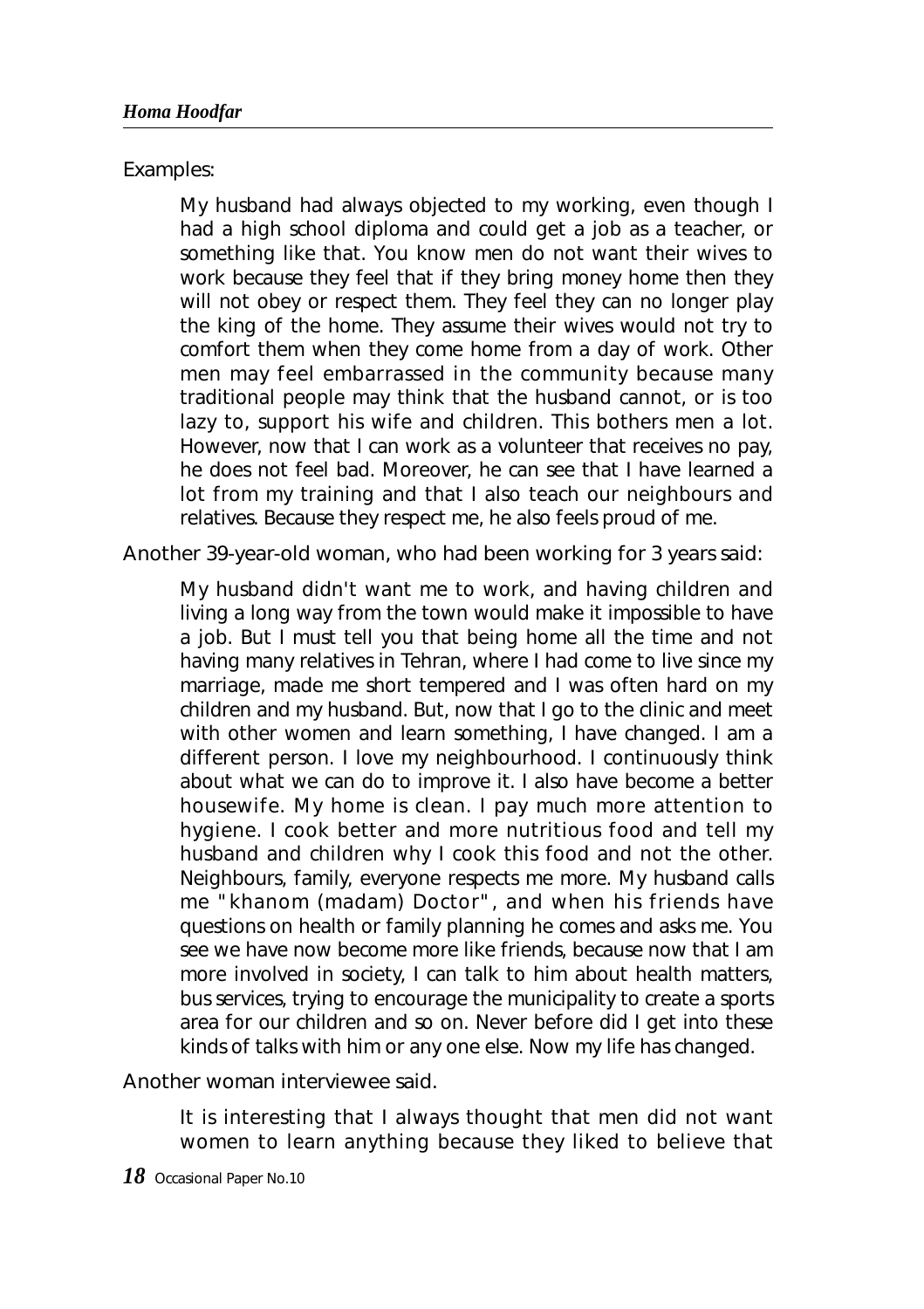women are less intelligent. But now that I am a volunteer and I have learnt so much, it appears that he enjoys it almost as much as I do. We argue less, we discuss things more, whether it is about children and neighbours or relatives or the country as a whole. I do think the government should encourage this public role for women; it does not cost them anything, we do a lot for nothing, and it adds to the value of family [and she jokingly added] it can help to bring the divorce rate down."

Among the 30 women interviewed, not one mentioned that their husbands disapproved of their work. Some husbands help them with their reports or work they had to prepare for meetings. Given that these interviewees are from low-income neighbourhoods and are representative of more conventional segments of the Iranian urban population, their testimonies bring into question the assumption that Muslim societies are not yet ready to accept a public role for women. The issue may instead be more about the form that such participation takes.

All interviewees were asked to list all their activities: first, those that they do as part of their responsibilities and then those extra activities that they may do as a result of becoming a volunteer. Beside door-todoor visits and keeping a record of the basic health information of their households, volunteers referred women to the clinic, informed them about pre-natal and postnatal care and vaccinations, encouraged women to go for Pap smear tests, something which only recently became more widely available. Since most women are reluctant to have an internal examination, they resist taking this test. However, women are finding ways to convince women to go for the test. Many volunteers spend considerable time informing their neighbours about nutrition. The information dispensed was not always picked up during in their training, but rather was gleaned from newspapers and women's magazines such as *Zan-e-ruz.*

The other kind of activity they engage in is improving the neighbourhoods by organizing and then demanding that the municipality provide them with services not automatically available in many outlying newly developed low-income neighbourhoods of Tehran. For instance, regular garbage collection, paving major roads, or creating green spaces or neighbourhood playgrounds for children out of undeveloped land formerly used as garbage dumps. In this respect, however, there were marked differences between the activities of volunteer women that worked with a more organized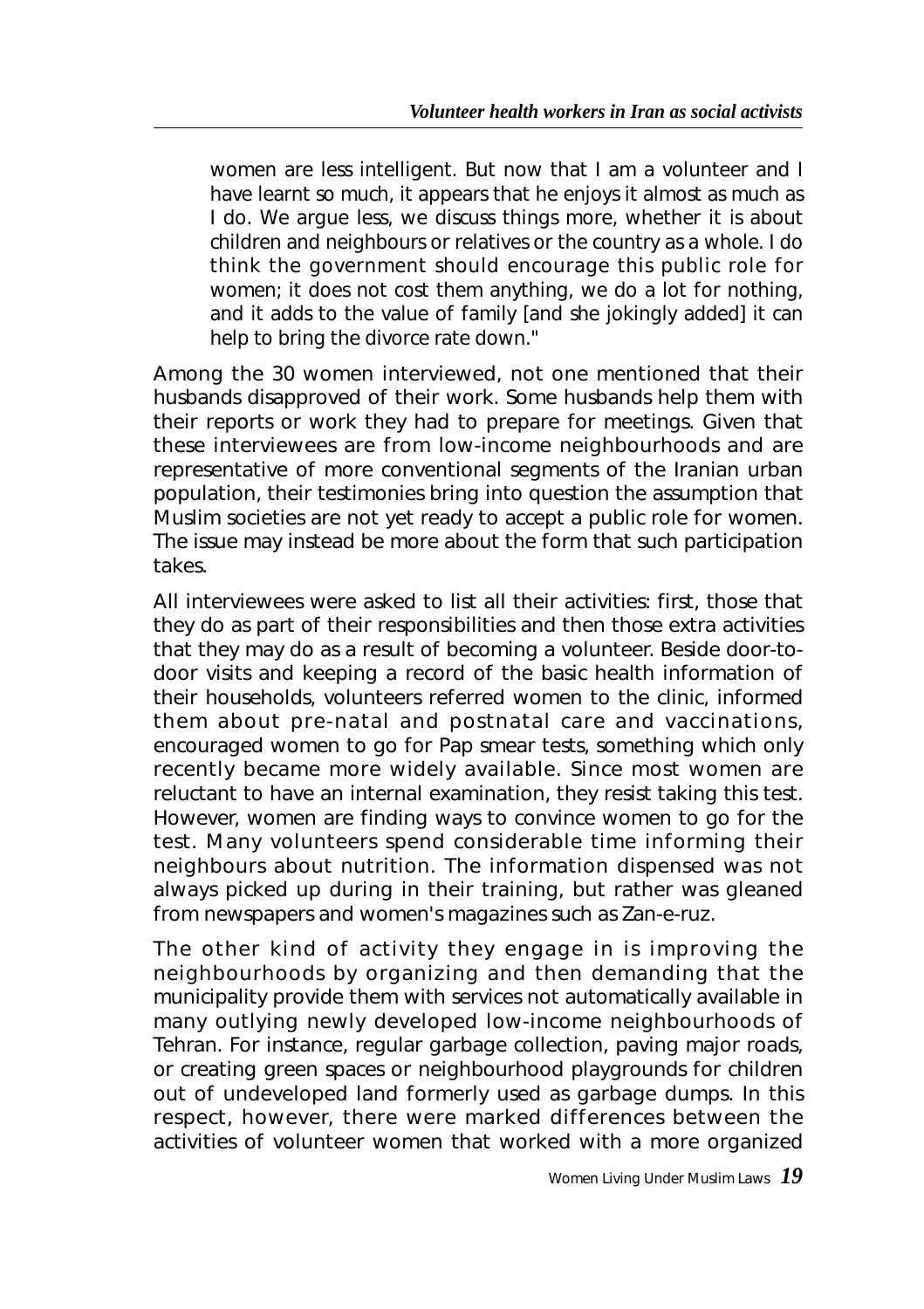centre as compared to women who merely had a minimum health education at their urban health clinics. For instance, women from Hakimieh were more inclined to encourage the neighbours to petition for asphalt, clean water, better bus services, sport facilities for the youth, and so on. Many had initiated these activities and had brought other women and men including their own husbands, to work as a collective, had organized meetings in their homes, and had formed pressure groups to encourage the municipality to deliver the services.

The active role of volunteer women in this process, conveying the needs and priorities of the neighbourhoods, brought much prestige and status to the volunteer women. Moreover, it encouraged others either to join the organization or become active in mobilizing their community to demand services. They proudly counted what they had achieved, how they had learned from the other volunteers' mistakes, and how they guided each other in these activities. They had often skilfully employed the support of the officials in the Ministry of Health for their demands from the municipality. These kinds of public activities were not completely new, in fact, pre-oil boom (pre-1973) urban Iran had experienced them particularly through neighbourhood associations. However, the role of women, particularly among the more conventional segments of the population, was very new.19

Many volunteers from the organized centres developed strong friendships while working together and consequently, met regularly. One volunteer had moved to a distant neighbourhood but continued to come back for volunteer work in her old neighbourhood and to participate in the same weekly training. She loved her old neighbours and friends. "We have become closer than sisters", she said. Many arranged to arrive early at the centre to teach each other skills such as sewing and knitting.

The situation, however, was very different in the other two neighbourhoods where the involvement of the centre was less, and the primary concern was with health matters. The trainers were not as interested in creating a group atmosphere where volunteers would get to know each other. A couple of interviewees said that they did not know any other volunteers at all. They had received their training

<sup>19.</sup> The only other cases that I know of are women in shantytowns in Tehran who, during the Shah's time organized to resist the bulldozing of their homes.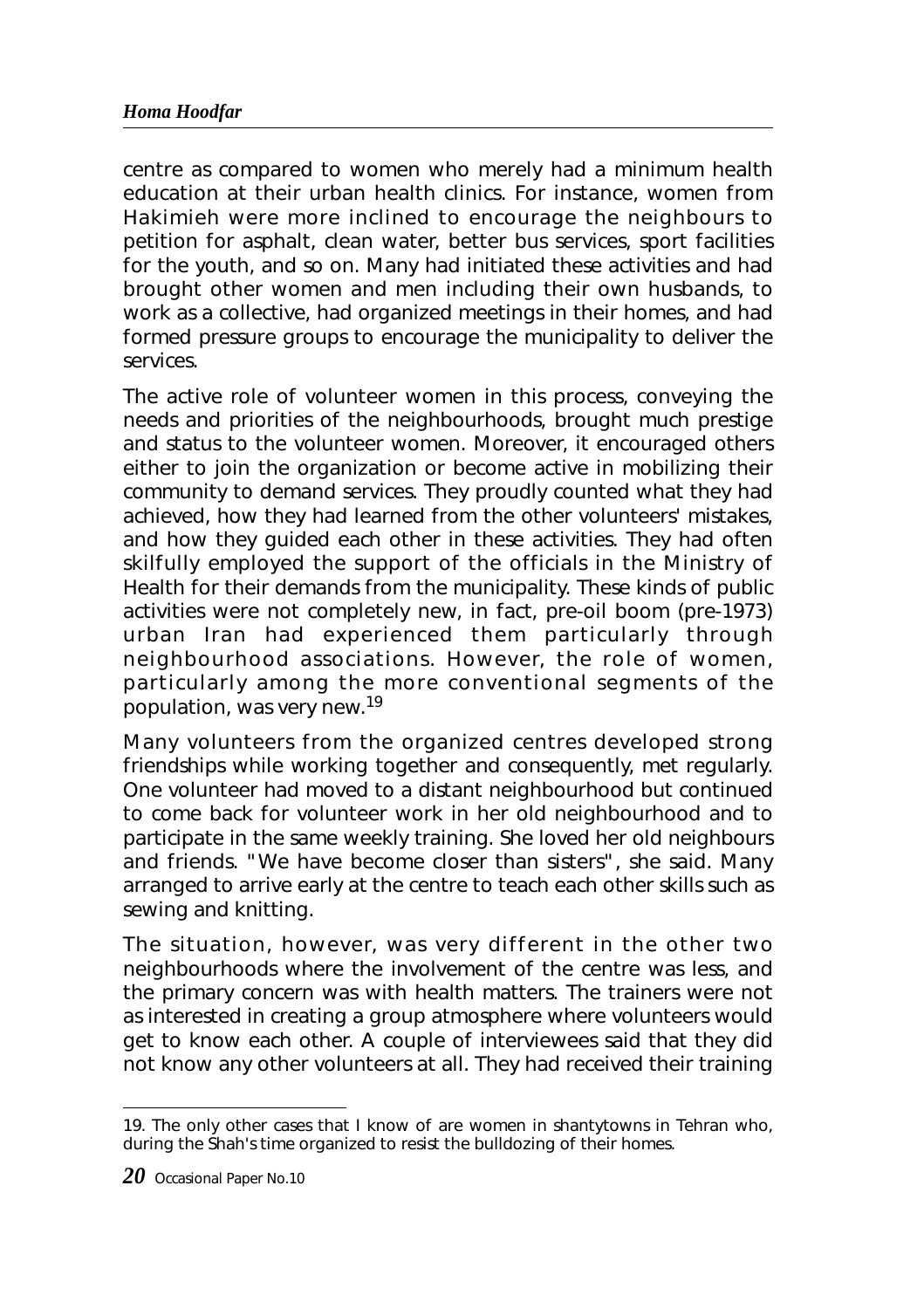alone from the *morabie*, and on occasions when they met others there was no attempt to help them become acquainted with each other. Despite this, they were still glad to be a volunteer, they thought that the neighbourhood and their relatives valued their services, and they felt more confident as persons. These were their opportunities for meeting others and forming a group to identify with, even when they worked separately in their own neighbourhoods. But there was considerable variation among the different centres. One variable was whether the officials in a given community health centre were interested in and supportive of the volunteer initiatives. Also resources may not always be equally distributed nor earmarked for the volunteers' use.

There were other sorts of activities that the volunteers engaged in. Given that they worked in low-income neighbourhoods, they often came to know of households that could not buy necessary medicines; or of a daughter who did not have a minimum trousseau to get married; or a husband who had lost his job, and so on. The volunteers often tried to mobilize their network to collect money or find jobs for the needy in their neighbourhood. They provided personal services, such as taking a sick child to the clinic, cooking for a family whose mother was sick or hospitalized, or helping with the lessons of a child who had missed school. These activities stimulated respect and trust of the neighbourhood towards the volunteers. In the context of Iran, becoming acquainted with families would inevitably mean getting involved in family problems, both among in-laws and within couples. Many volunteers had learned to deal with such issues by trying to curtail disagreements.

In response to the question of what makes a person a good volunteer, most women said respecting the confidentiality of what they knew of their clients lives, ironically something many said they had never thought about in training. Some felt that the first commitment a volunteer should make before becoming active is to never disclose a family's personal information to outsiders. "This would avoid a lot of trouble", said one. Another factor was to be good tempered and keep a good sense of humour, all the time remembering that all you expect from your work is the blessing of God. The third frequently mentioned factor was good training. Those with more years of experience, tended to mention that in the past, experienced doctors and teachers would come to teach them; but that now it was mostly students — who are good but do not have the necessary life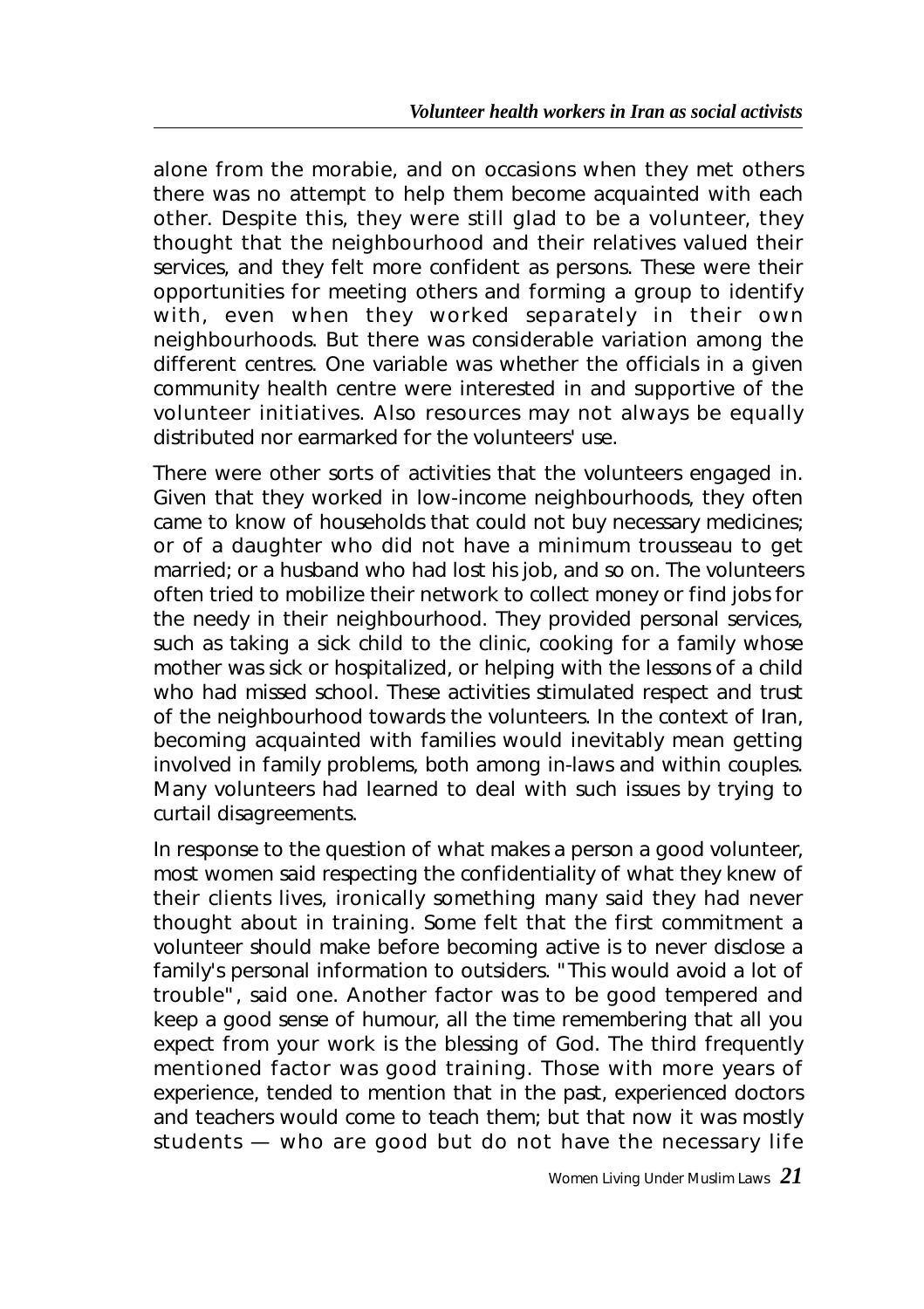experience for training volunteers, since one needs more than technical information in one's dealing with neighbours.

In response to the question what would they do if given the responsibility of organizing the volunteers, some 50% per cent of the interviewees said that they would provide more training, especially in first aid. They would pair the more experienced volunteers with newcomers. They would encourage more collective activities for volunteers, particularly trips to other districts or cities so as to learn from each other's experiences. Some people explained how much they had learned from their trip to Mashhad where they had met volunteers who worked there and in other districts in Tehran. Some specified that these collective meetings could be in the context of visiting shrines, a comment that was repeated independently by a few, and is interesting for several reasons. First, it might be motivated by the idea that it might sound like a more legitimate activity in the eyes of the Islamic government. Secondly, historically and culturally, women have always enjoyed much more freedom of movement if their reasons were religious; thus they could anticipate that neither their families, husbands, or neighbourhoods would be concerned should they go for these "zayara" religious visits, even over as much as a few days.

Another major suggestion was the provision of better, more diverse and simply written books that they could lend to women in the neighbourhoods, many of whom are attending literacy classes and would like to have material at the level of their current reading skill. All interviewees from the more organized centres would like to have facilities and training workshops for women, both volunteer and nonvolunteer, but also for the youth who have little to keep them busy, out of trouble, and eligible for jobs. This, they pointed out, has several advantages. One is that women can earn some income for themselves and improve their material conditions. Some women had attended income generating activities that had been organised for them.

Secondly, some of the income could be invested in improving the neighbourhood, for example, pay for greenery or setting up better sport facilities.

Some, but not all, interviewees were asked if they anticipated at some stage wanting to stop being a volunteer. Many said only if they were very sick and felt that they could no longer work. Others said not if they did not have to. Two women, as though the thought had

*22* Occasional Paper No.10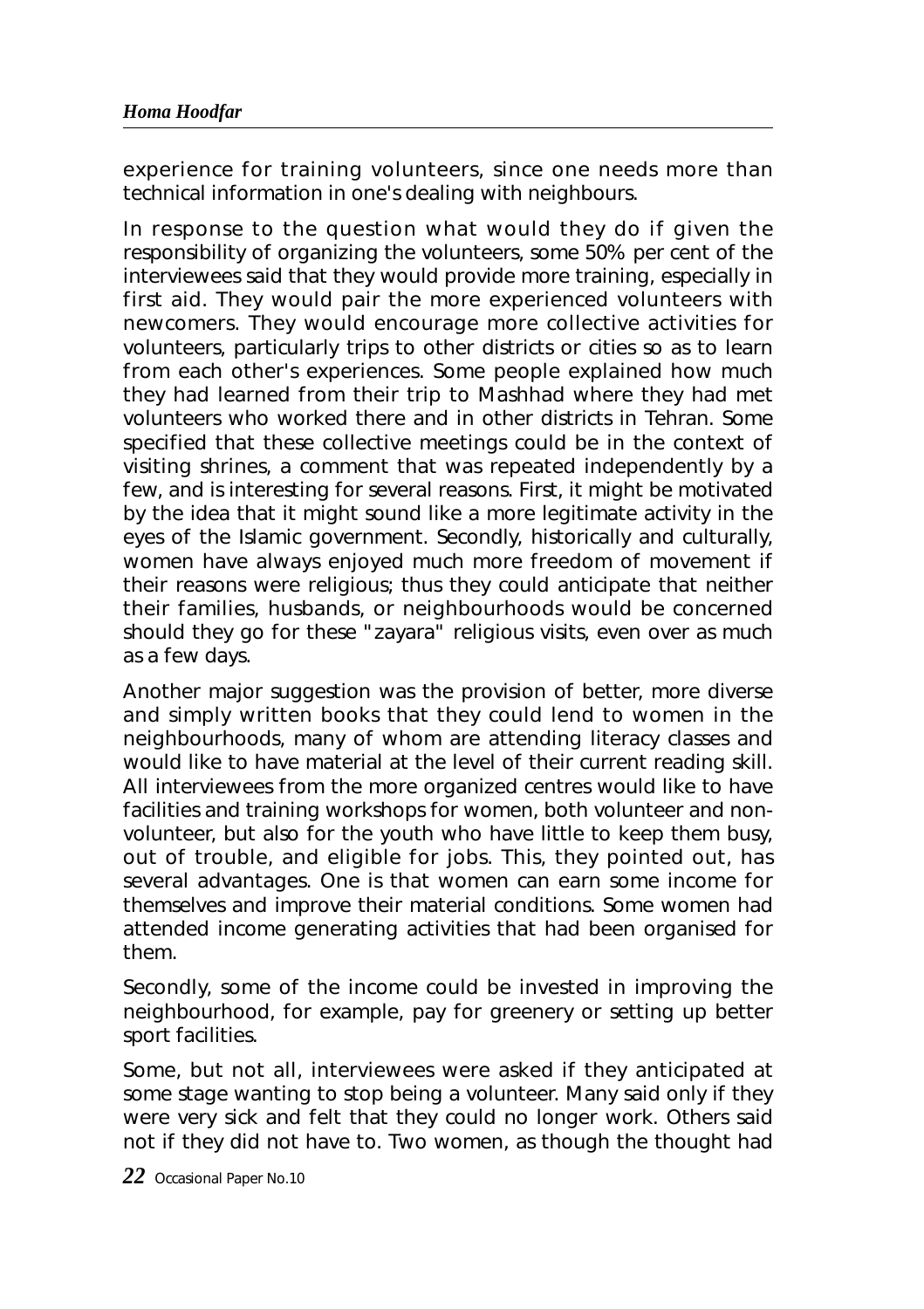not crossed their minds, became worried and asked if anyone would be asked to stop being a volunteer. Clearly, they are doing a great service for the country and are saving much money for the government by delivering good, efficient service at a very minimal cost, the women themselves feel rewarded. More importantly they have become agents of change by sowing the seeds of public participation in their neighbourhoods and family.

### *Cost-benefit analysis:*

Like all other organizations, the Ministry of Health is concerned with efficiency and the return on its investment; the volunteer women's organization is no exception. A study for the Ministry of Health designed and carried out a cost-benefit analysis, under the supervision of Dr. Malak-Afzali.<sup>20</sup> The cost-benefit analysis focused on three major variables: changes in the level of knowledge regarding family planning, the cost of family planning, and the level of fertility.

Other variables, such as children's vaccinations; pre-and-post natal visits of mothers to clinics; and numbers of Pap smear tests, all of which could easily have been subject to mathematical analysis, were completely ignored. This, in itself, indicates that the Ministry of Health has not seriously regarded women as family health workers or reproductive health workers despite its occasional claims. Rather, the volunteers are primarily seen as family planning agents. Given that improvement in primary health has been stated as a major goal of the Ministry of Health, such an omission is very telling of the real priorities of the Ministry.

Nonetheless, the results of the study conducted by the Ministry indicated that while volunteers made no difference in the level of knowledge and contraceptive practices for women of reproductive years, their presence correlated with the safe use of contraceptives which rose 20% more than in a control area<sup>21</sup>. There was also a 50% reduction in the number of unwanted pregnancies in the neighbourhoods under the volunteers' cover. The study concluded that the presence of volunteer women, though not having an impact

<sup>20.</sup> He is one of the most committed and innovative directors of the Ministry of Health and has been for the most part behind the conceptualization of the family planning policy and played a vital role in designing the volunteer women's program.

<sup>21.</sup> This includes a percentage of women who would have gone to the private sector or used other traditional methods, but have now chosen to utilize the community health centre.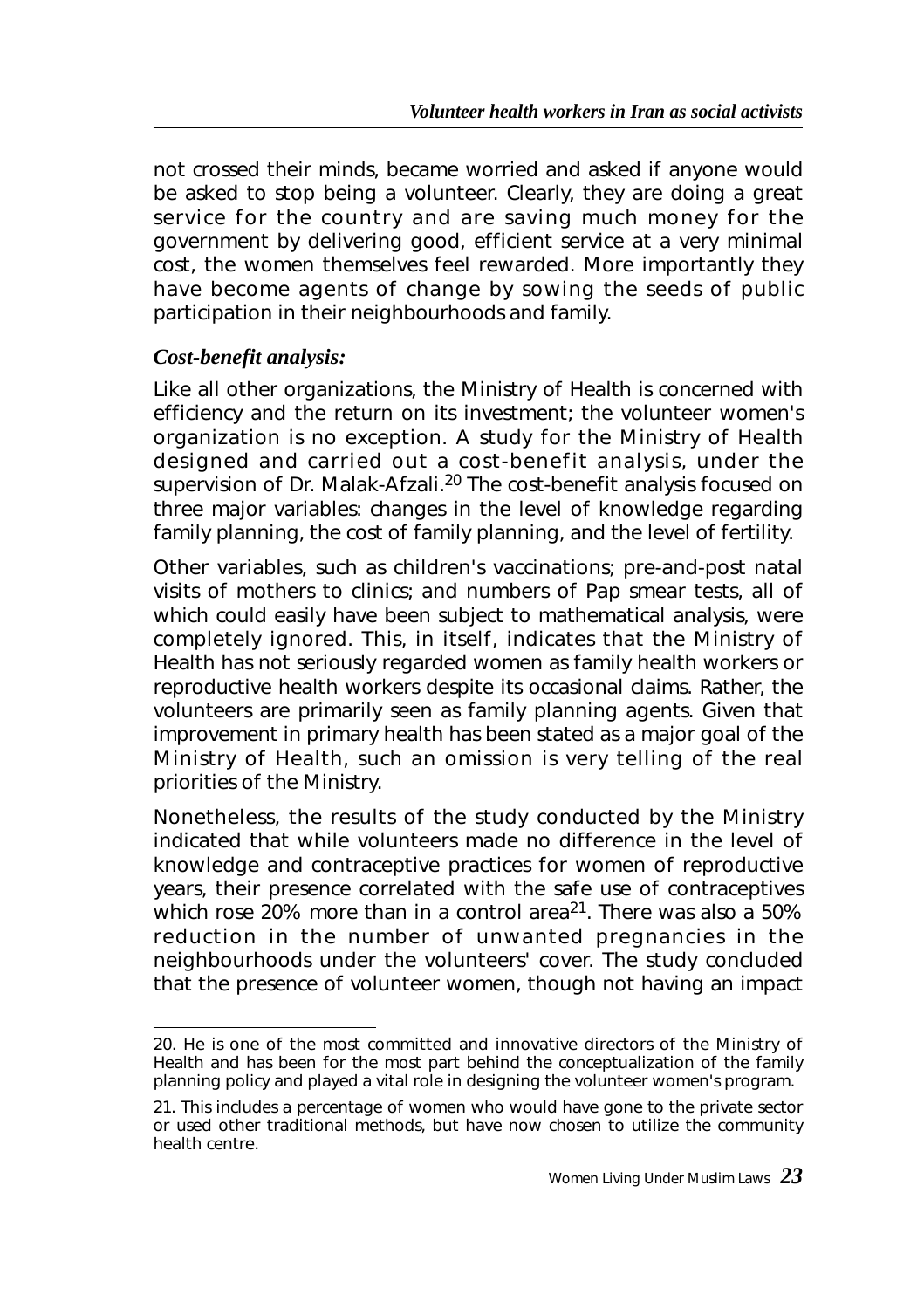on the quantitative expansion of family planning, did help with the safe use of contraceptive methods and how to make use of the government health system. <sup>22</sup> There has thus been a reduction in crude birth rate and total fertility rate.

It is regrettable that such an elaborate study of such a well-rounded and successful project chose such a narrow focus for its cost-benefit analysis. This is significant, given that, from the outset, the family planning program had that an improvement in the status of women as a means of encouraging smaller families was one of its goals. However, a review of the activities and programs of the Ministry of Health does not give any indication that an attempt was made to address the relationship between women's position and their fertility behaviour or general health nor were there any steps made to improve women's status.23 An exception in this trend to overlooking the status of women could have been this volunteer women project, if only the authorities had ideologically perceived it as such. However, the reality is that appending all activities surrounding family health and public health matters to the work of volunteers has been a means of winning legitimacy for the women to work as family planning agents.

#### Attracting attention:

The success of the Volunteer Women has attracted the attention of international funders who are concerned with health, population, and, in some cases, with the promotion of public participation and a "civil society". This attention, particularly given the ministry's need for funds, on the one hand, and the prestige that such a successful mobilization of the public has brought the government and the Ministry of Health, on the other, has acted to promote this organization. Municipalities, particularly Tehran under the leadership of Karbaschi, a man of considerable commitment and vision for the future, have been close allies of and collaborators with the Ministry of Health in the volunteers program. It is also important to mention the role that International Habitat, Istanbul, 1996, played in diversifying the activities of the Volunteers' and broadening the interest of municipalities in their agency. Members of municipalities

<sup>22.</sup> The above statement appears to be contradictory since reduction of unwanted pregnancies and safe use of contraception indicates improvement of knowledge and practices of couples.

<sup>23.</sup> A major exception is the near closing gap between female and male infant mortality rate.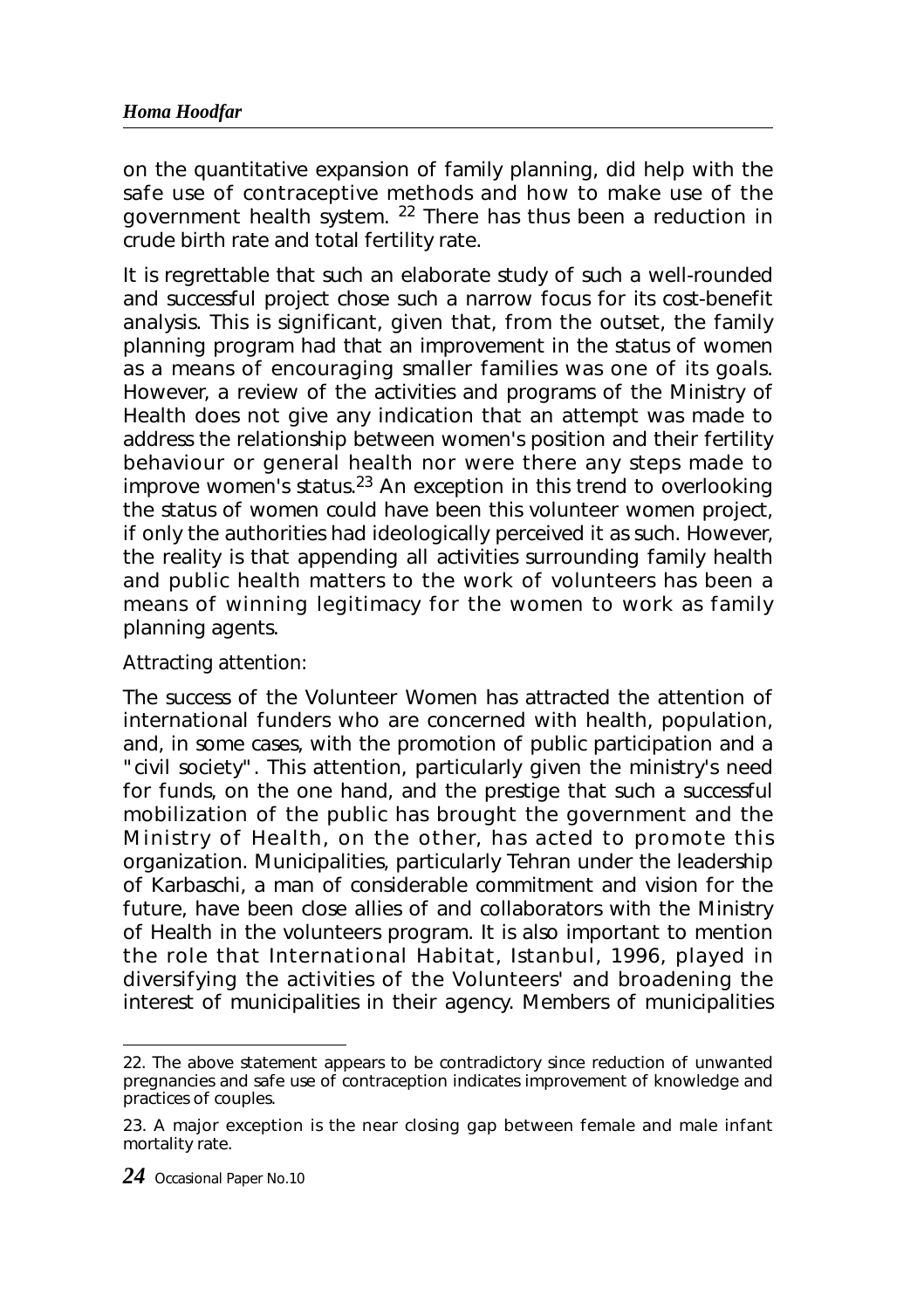participated in many national and regional meetings and were expected to report on their progress in areas covered by the International Habitat conference. In this process, officials themselves learned much about the issues and were stimulated by the programs that other developing countries have adopted. On the other hand, each nation was also to be represented by its NGOs working in that field, and Iran had essentially none. To save face, the authorities tried to create a facade of having active NGOs,<sup>24</sup> they identified the Volunteer Women Health Worker as another possibility and began to intensify their work with them. The Ministry of Health welcomed this collaboration.

The Tehran Municipality early on introduced the Volunteer Women program to the importance of public health and a clean environment for the general well being of everyone, and also provided some training and pamphlets related to public health. Wherever available, sport facilities for were open, free of charge for Women Volunteers. Visits to shrines and other areas of public interest were sponsored. Volunteer women were to take an active role in promoting public health, for example by advising people not to dump their garbage in the streets, not to raise animals at home, and so on. In return and so to promote the social prestige of the Volunteer Women, the municipality delivered requested services as discussed above. What is not quite clear is the stage at which the Volunteers became involved in petition writing and the mobilization of neighbourhoods for demanding services (such as electricity, water and green space).

In more recent years, interestingly, several other bodies, attached or semi-attached to the state, notably women's organizations have developed an interest in co-opting the Volunteer Women Health Workers.<sup>25</sup> These "associations" had been concerned with women's issues but had never before been open to other women. Neither had they envisaged a serious social role for themselves. However, following their recent exposure to the UN international conferences such as the ICPD and the Beijing women's conference, they began to conceive of having a grassroots base for themselves. It is not quite

<sup>24.</sup> During this period the Interior Ministry made it possible for at least one real environmental NGO (as oppose to governmental NGOs) to register.

<sup>25.</sup> For instance there are several women's offices (attached or semi-attached to government) such as the National Women's Committee which came to exist in the early years of the revolution, though they have remained small in number and influence.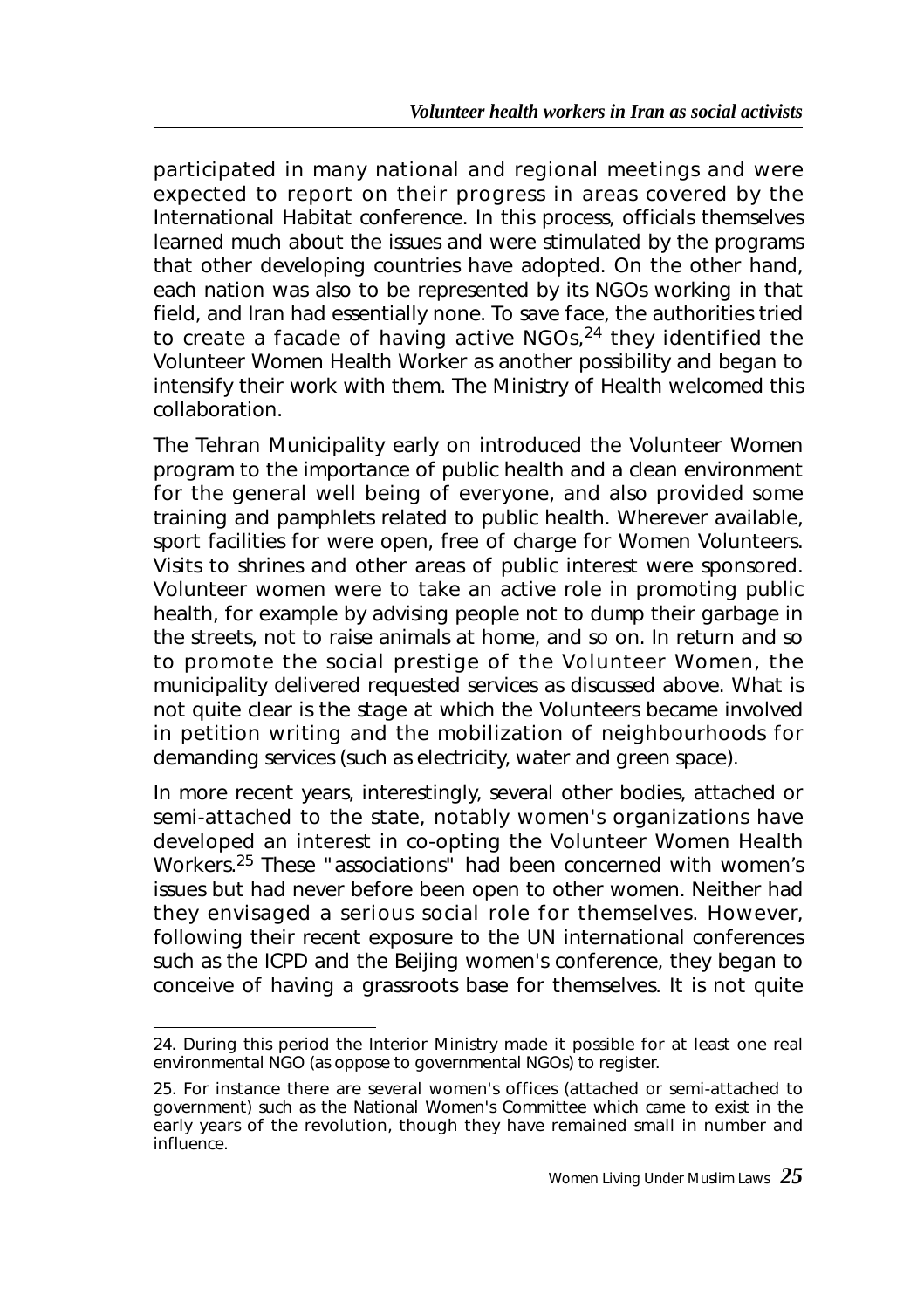#### *Homa Hoodfar*

clear to what extent such a desire is based on empowering women or only promoting their own social and political prestige. Nonetheless, the co-option of the Volunteer Women, an already existing and functioning body, was an attractive prospect for them, especially since some senior female health workers are members of the Women's National Committee.

This situation has created both a dilemma and a nightmare for the Ministry of Health that initiated and funded the training of the Volunteers. Since the Ministry had not planned to fund such a large organization indefinitely, it wanted to pass it on to a different governing body. But they have several significant concerns. First, the authorities in the Ministry are determined to insure that its primary function, community health work, is not diverted to other volunteer activities. Second, the expenses of the organization need to be paid without inciting the Volunteer Health Workers to begin demanding monetary rewards. These concerns are quite strong on the part of the Ministry of Health's officials. Dr. Malake Afzali, recently delivered a speech in appreciation of the services the Volunteer Women, noting that their reward was the blessing of God. He insisted that those who work for monetary reward do not enjoy the same fulfilment and social respect.<sup>26</sup> A third concern, particularly of the founding fathers, is to prevent the organization, especially in Tehran, from falling into the hands of those with larger political motivations; at the very least it would politically reflect negatively on them and the Ministry of Health. Indeed, it is the political concerns that have most preoccupied the Ministry of Health. Dr. Naser Ghrarib, the vice Chancellor of Beheshti Medical University, in a recent interview appearing in the Volunteers' Newsletter, pointed out that volunteers are a vast organised force that should consider their work as ethical and social, and should register as a legal entity. But at all cost, they should keep away from politics.<sup>27</sup> Volunteers in other provinces have had a sort of newsletter since 1995.<sup>28</sup> But the fear that a central voice might create a sense of belonging to a larger organization prevented the establishment of a newsletter for volunteers in Tehran until this year.

<sup>26.</sup> The speech is published in *Rabet-e-Salamat*, (the volunteers newsletter, 1998, September No.1 page3.

<sup>27.</sup> The interview was published in *Rabet-e-Salamat* (Volunteer health workers' newsletter) 1998:2 (2-3)

<sup>28.</sup> Kurdestan had it s first newsletter in 1995.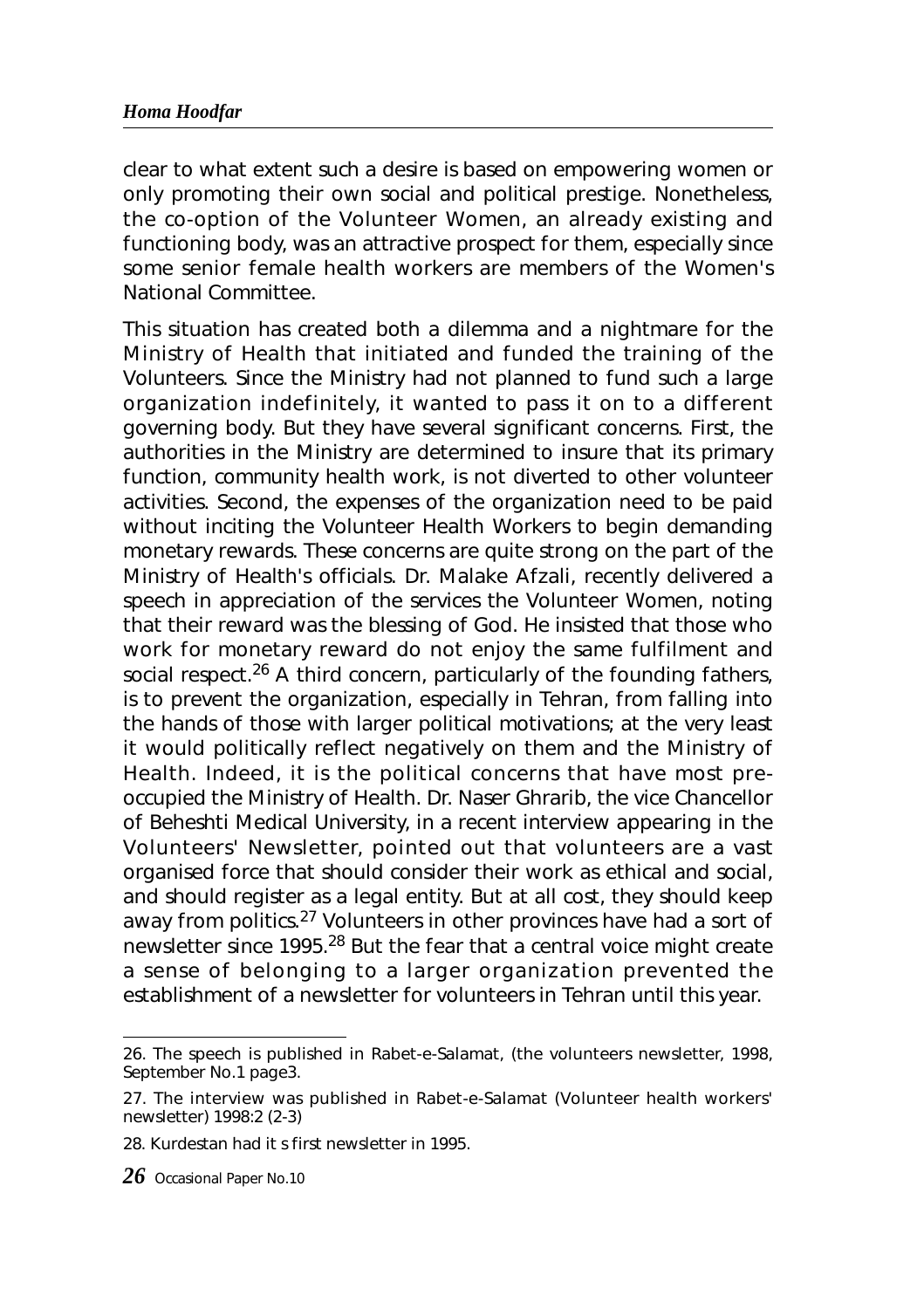Since 1996 there have been two suggestions for solving the Volunteers? dilemma. Both of these suggestions were made without consulting the Volunteers who are typically viewed as resources for development. The first was to register the organization as an official GO-NGO under the guidance of the Ministry of Health; the members of the board of directors would be appointed from influential personnel in the Ministry. The organization, under the facade of integrated development, would add an income generating wing, in which the volunteers would also work to generate the income to partly pay for the running and training of volunteer health workers. Under this plan, a variety of government organizations would be involved in the project: the Ministry of Welfare, would provide vocational training; Jahad, a national foundation would provide carpet looms and other technical/material support; the municipality would provide space; and the general Bureau of Co-operation, would provide loans for various initiatives. There has been some debate whether the employees of the Ministry of Health and the other ministries are equipped to engineer an economically viable project. However, most officials seem to be more concerned with a politically safe, rather than an economically viable, option.

The other idea is to turn the organization in each province into a non-profit and self-sustainable NGO thereby allowing each to develop its own income generating activities through production and through the raising of funds from national and international agencies and interested individuals. This suggestion seems to win little favour since most officials believe that neither society nor women, themselves, have the capability to run such NGOs.<sup>29</sup> While the debate on the future of the Volunteer Women's Organization continues, a variety of projects have been tested. While some provinces have more decisively chosen their route, the situation in Tehran, with by far the largest number of volunteers, is less clear. Regardless of larger plans for the formal institutionalisation of Volunteer Women, they have been encouraged to register some 17 independent co-operatives, some of which have started to experiment with income generating activities. The advantage of registering the volunteers as smaller organization is, of course, to avoid developing a sense of belonging to a large independent organization. On the other hand, it

<sup>29.</sup> For a summary of some of these concerns raised by officials see the UNICEF report on a two-day workshop (May 28-29, 1995) on Community Health Volunteers: achievement and future prospectives for empowerment.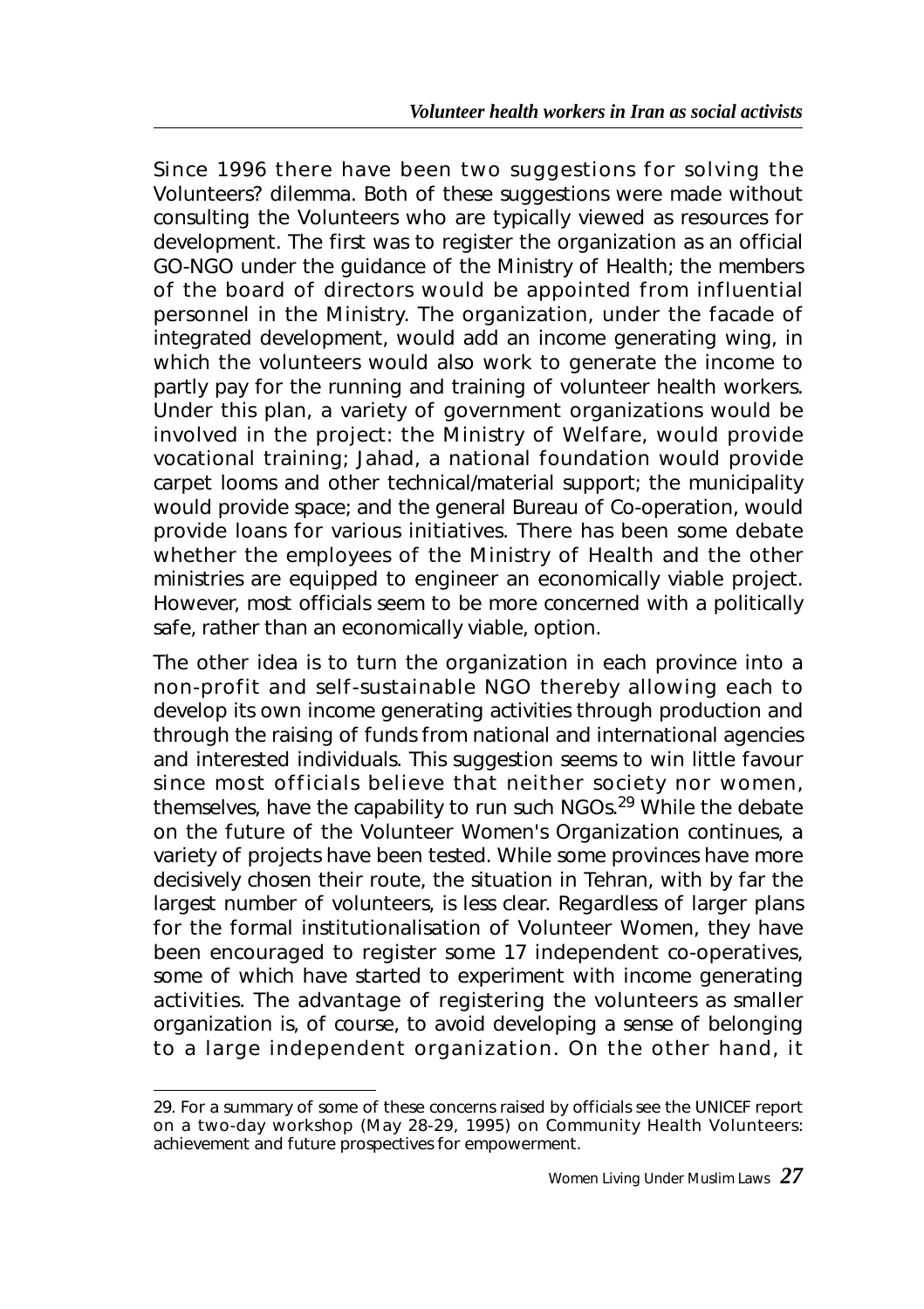encourages other ministries to foot the bill for promoting their income generating activities.

It remains to be seen whether these experiences will encourage more women to join the organizations and learn to develop a sense of collective identity and solidarity concerning their common demands.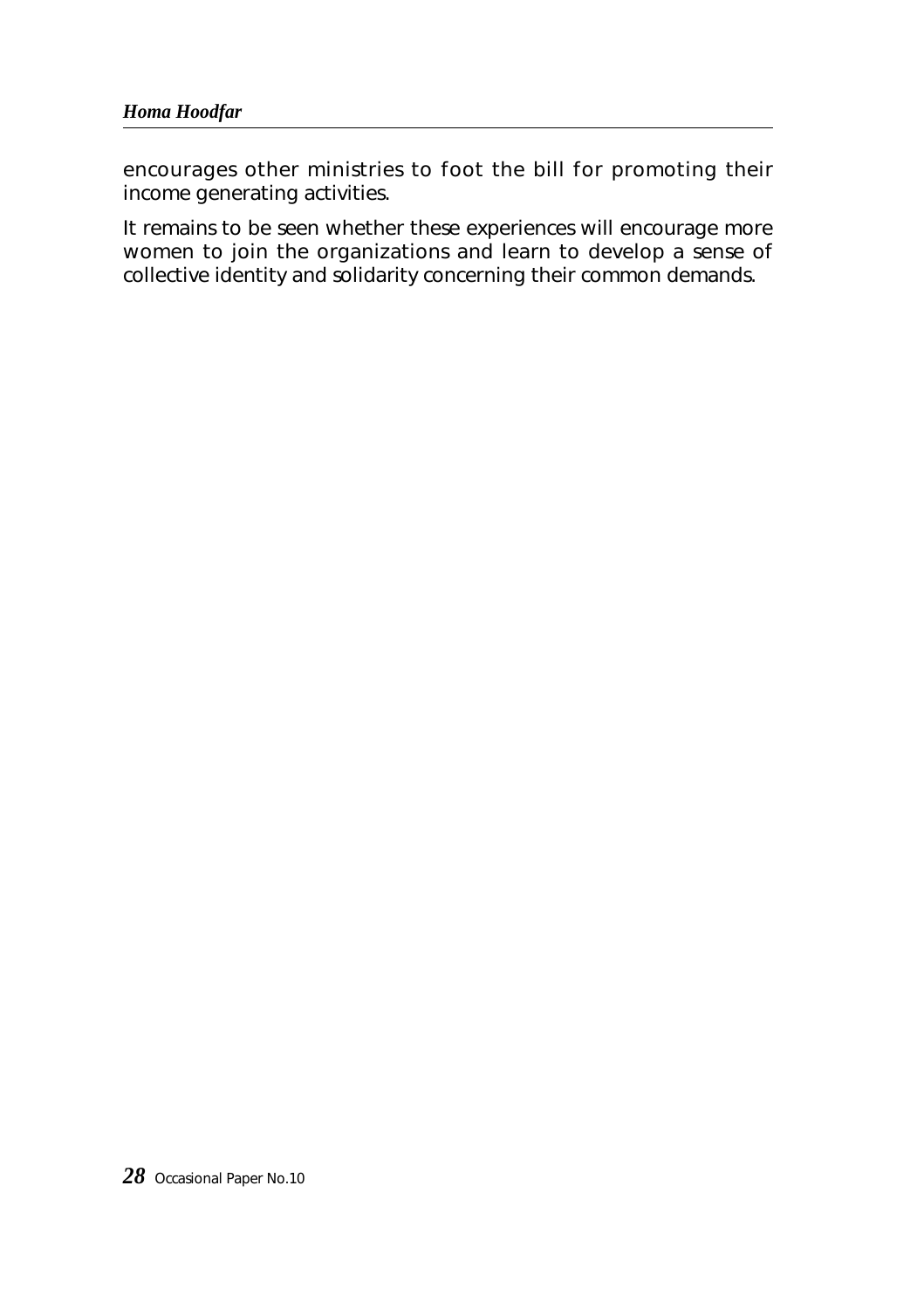### *References:*

Alderman, Harold and Joachim Von Braun. 1984. "The effect of Egyptian Food Ration and Subsidy System on Income Distribution and Consumption" Research Report No. 45. International Food Policy Research Institute, Washington, D. C. 24.

Amirahmadi, Hushang. 1990. *Revolution and Economic Transition, the Iranian Experience*. New York: State University of New York Press.

Bulatao, Rodolfo and Richardson, Gail (1994) *Fertility and Family Planning in Iran*, World Bank, New York.

Fatahi, Mansor (1375/1996) *A Workshop Manual for Training Trainers of Community Health Workers*. Ministry of Health and UNICEF, Tehran. [Farsi]

Gellner, Ernest 1991. Civil society in the Histroical Context" in International Social Science Journal 43:495-496.

— 1988. *Culture, Identity and Politics*. Cambridge: Cambridge Univeristy Press.

Halliday, Fred. 1979. Iran: Dictorship and Development, London: Pelican Books.

Hoodfar, Homa. 1997. "Muslim Women Mullahs as Volunteer Reproductive Health Counsellors." Presented at IUSSP conference, Cultural Perspectives on Reproductive Health. Rustenburg, South Africa, 16-19 June.

Hoodfar, Homa. 1996. "Bargaining With Fundamentalism: Women and the Politics of Population Control in Iran." *Reproductive Health Matters* 8:30-41.

Hoodfar, Homa. 1995. "Population Policy and Gender Equity in Post-Revolutionary Iran." In Family, Gender, and Population in the *Middle East: Policy in Context*, ed. Carla Makhlouf Obermeyer. Cairo: The American University in Cairo Press.

Hoodfar Homa, (forthcoming). *Gender Equailty and Population Polciy in the Islamic Republic of Iran*., Columbia University

Huntington, Samuel. 1993. "The Clash of Civilizations." *Foreign Affairs*.

Ibrahim, Saad Eddin 1995. "Civil Society and Prospects for Democratization in Arab World", in *Civil society in the Middle East*. edited by Augustus Richard Norton, New York, Leiden:E. J. Brill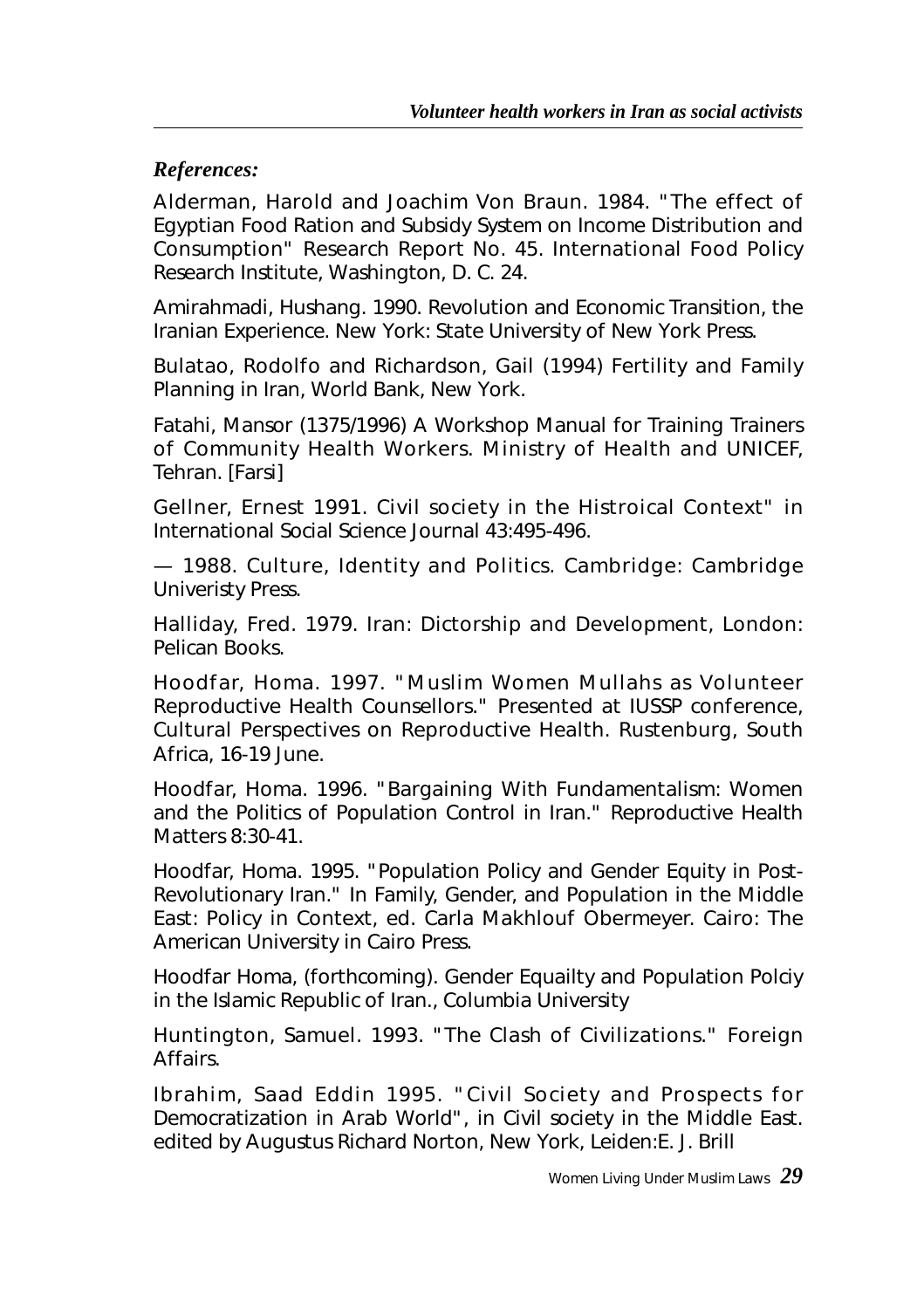Khouri-Dagher Nadia, 1996, The state, Urban Households, and Management of Daily Life" in D. Singerman and H. Hoodfar (eds) Development Gender and Social Change in Cairo. Blomington: Indiana University Press

Lewis, Bernard. 1993 "Islam and Liberal Democracy" The Atantic Monthly 271 no.2:89-94.

Malek Afzali, Hossein. 1370/1992. *Vaziet-e salamat-e madaran va kudakan dar jumhuriyyeh islamiyyeh iran* (The Health Status of Mothers and Children in the Islamic Republic of Iran). Tehran: Ministry of Public Health, Health Education Division.

— and Mandana Askari-Nasab 1997. cost-Effectiveness of women Health vounteer project in a selected PHC Activities (family planning). Teheran University of Medical Sciences and Health Services.

Mehran, Golnar. 1991. "The Creation of the New Muslim Woman: Female Education in the Islamic Republic of Iran." *Convergence* 23 (November 4), 42-52.

— 1992. "Social Implication of Literacy in Iran." *Comparative Education Review* 35(2): 194-210.

Mason, Mike. 1998. *Development and Dosorder: A History of the Third World since 1945*. Toronto: Between the Lines

Richard Alan 1995. Economics pressures for Accountable Governance in the Middle East and North Africa" in *Civil society in the Middle East*. edited by Augustus Richard Norton, New York, Leiden:E. J. Brill

Sciortino, Rosalia; Natsir, Lies Marcoes; and Mas'udi, Masdar F. (1996) 'Learning From Islam: Advocacy of Reproductive Rights in Indonesian Pesantren'. *Reproductive Health Matters* 8, 86-97.

Shadpour, Kamel. 1994. *The PHC Experience in Iran*. Teheran: United Nations Children's Fund.

UNICEF. 1995. "The profile of Girl child in Islamic Republic of Iran". Teheran.

UNICEF. 1995. Community health volunteers: Achievements and future prospects for empowerment, report of a workshop (May 28-29, 1995).

UNICEF. 1996. The community Health Volunteer, Iran's innovation in urban heath care. paper presented at a unicef regional meeting, Cairo, Egypt.

*30* Occasional Paper No.10